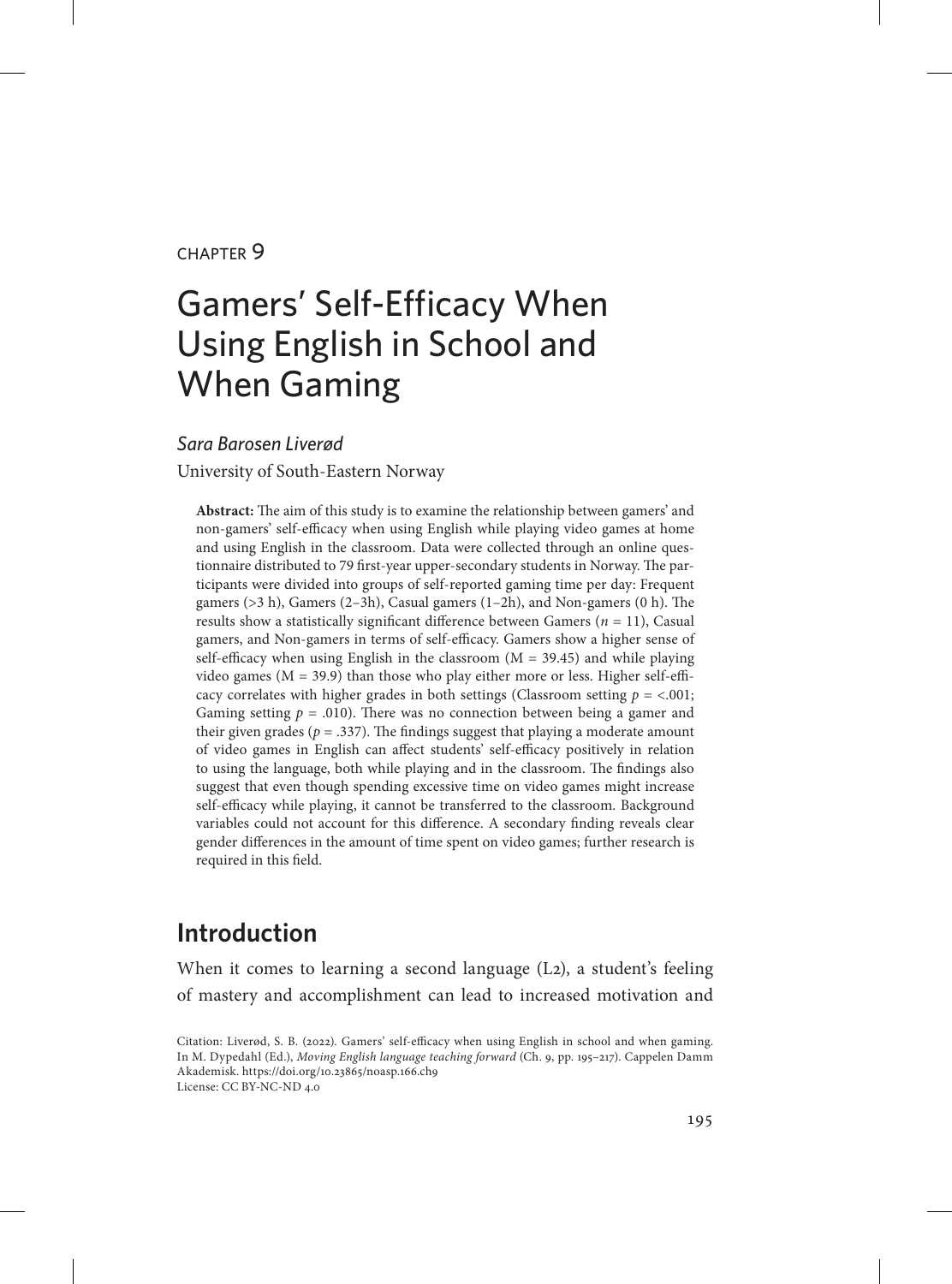increased use of this language, which in turn can increase the student's language skills. In relation to motivation, the term *self-efficacy*, or belief in our own abilities, is an important factor in this sense since it may affect our willingness to do something and our self-confidence when doing said action. Having a positive feeling of self-efficacy has shown positive results in relation to students' academic success (Pintrich & DeGoot, 1990; Schunk, 1989). Having this feeling in relation to video games has shown an increased use of the L2 (Soyoof, 2018; Zheng et al., 2009). In addition, research has found that activities done outside of the classroom in English, which are called *Extramural English* (EE) activities, seem to affect L2 learning positively (Brevik, 2016; Sletten, et al., 2015; Sundqvist, 2011; Sundqvist & Sylvén, 2016; Sundqvist & Wikström, 2015; Sylvén & Sundqvist, 2012); one of the EE activities that students often participate in is video games. For example, in 2020 in Norway, 86% of the age group 9–18 play games on either a PC, PlayStation, their phone or tablet (Medietilsynet, 2020, p. 5). Considering how many commercial games are in English, and how many students have access to and play these games, it becomes relevant to examine the impact these games are having on students' sense of self-efficacy in relation to language use.

The purpose of this study is to give teachers more information about the connection between video games and language learning, mainly how self-efficacy may be connected to playing video games. Having high self-efficacy is important for our internal motivation and approach to handling difficult events, which is important for students to have in their language classroom when something becomes difficult. Furthermore, EE activities have a positive effect on L2 acquisition, and one of those activities is playing video games, which happens to be highly motivating. We are also often required to use our L2 (English) in many commercial games, which could lead to language development. Indeed, research has found evidence that boys who played video games likely had increased their feeling of self-efficacy with regard to speaking English (Sundqvist, 2011, p. 117). However, since self-efficacy is domain specific, can self-efficacy related to the use of English be transferred from the gaming situation at home to the classroom? With such a high percentage of students playing video games today, most teachers have several gamers in their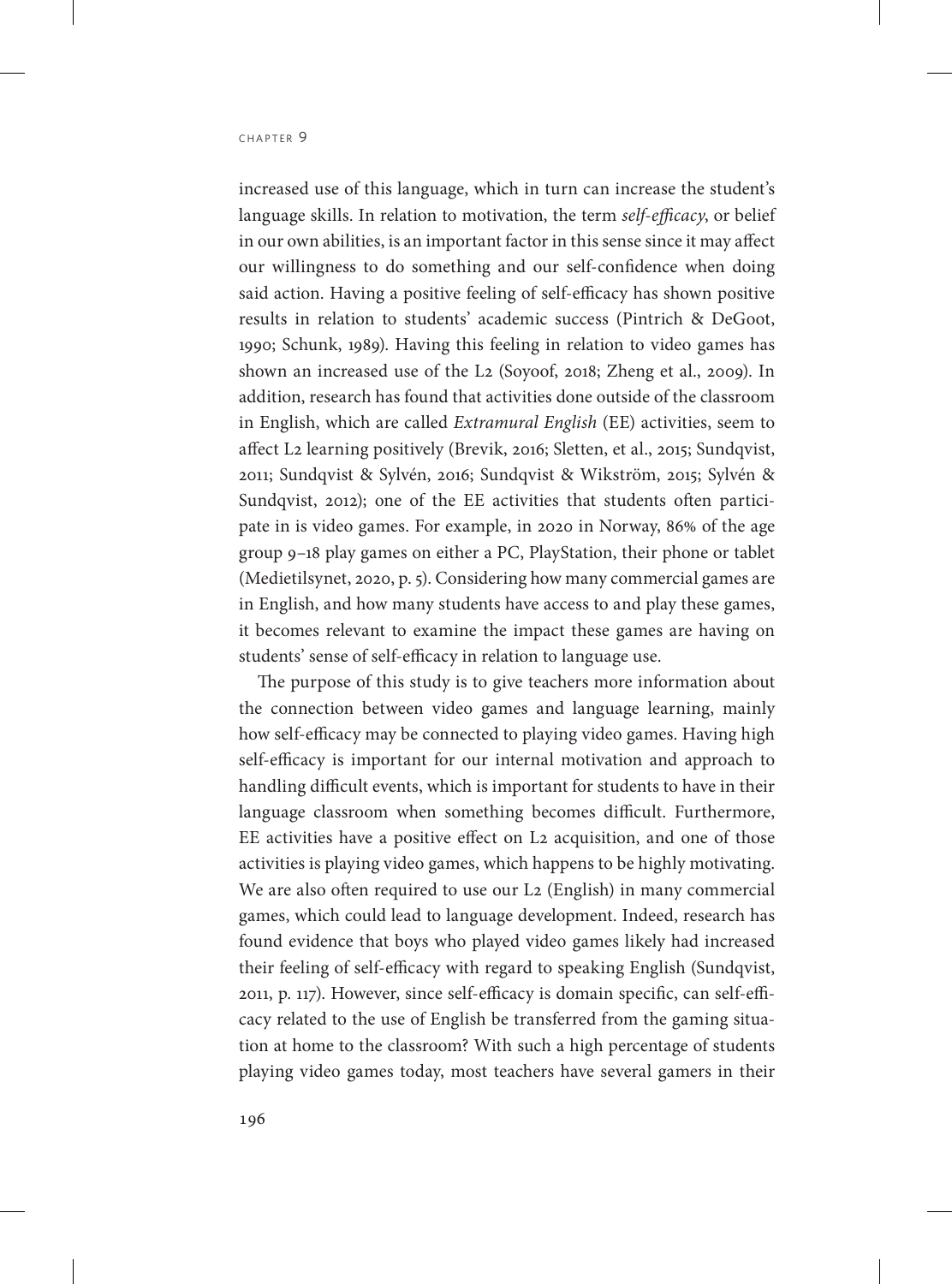classroom. Understanding how the combination of speaking English and gaming may affect language development might be relevant for how teachers teach and work with gamers in the classroom in order to take advantage of their increased use of L2 and self-efficacy derived from playing video games.

The research aims to answer the following question: What is the difference between gamers' and non-gamers' self-efficacy when using English in both written and oral form (1) in school and (2) when playing video games at home?

My hypothesis is divided into two sections, the first being that gamers will show higher self-efficacy than non-gamers when using English while playing games because research indicates that gamers have a high L2 production while playing games (Brevik, 2016; Brevik & Garvoll, 2019; Sletten et al., 2015; Sundqvist & Wikström, 2015). This may in turn mean they feel less anxiety with respect to L2 production (Sundqvist, 2011, p. 117), having increased their self-efficacy in that arena. Research has found that students with access to video games tend to spend less time on other outof-school activities (Weis & Cerankosky, 2010, p. 467). Since self-efficacy is domain specific, those who do not participate in other out-of-school activities might not be able to develop their self-efficacy in other domains than gaming. Thus, the second hypothesis is that gamers will have lower self-efficacy scores than non-gamers in the classroom since their self-efficacy will mainly come from playing video games, leaving them lacking in self-efficacy in other areas. This research also opens up possibilities for further research. If it turns out that the gamers have higher self-efficacy when gaming – but not in the classroom – then maybe there is something teachers need to do about this in order for these students to develop their self-efficacy in that arena as well.

### **Literature review**

### Self-efficacy

*Self-efficacy* can be defined as a person's belief in their own abilities to perform a given action (Bandura, 1989, 2006). Perceived self-efficacy may, according to Bandura, determine people's thought patterns, how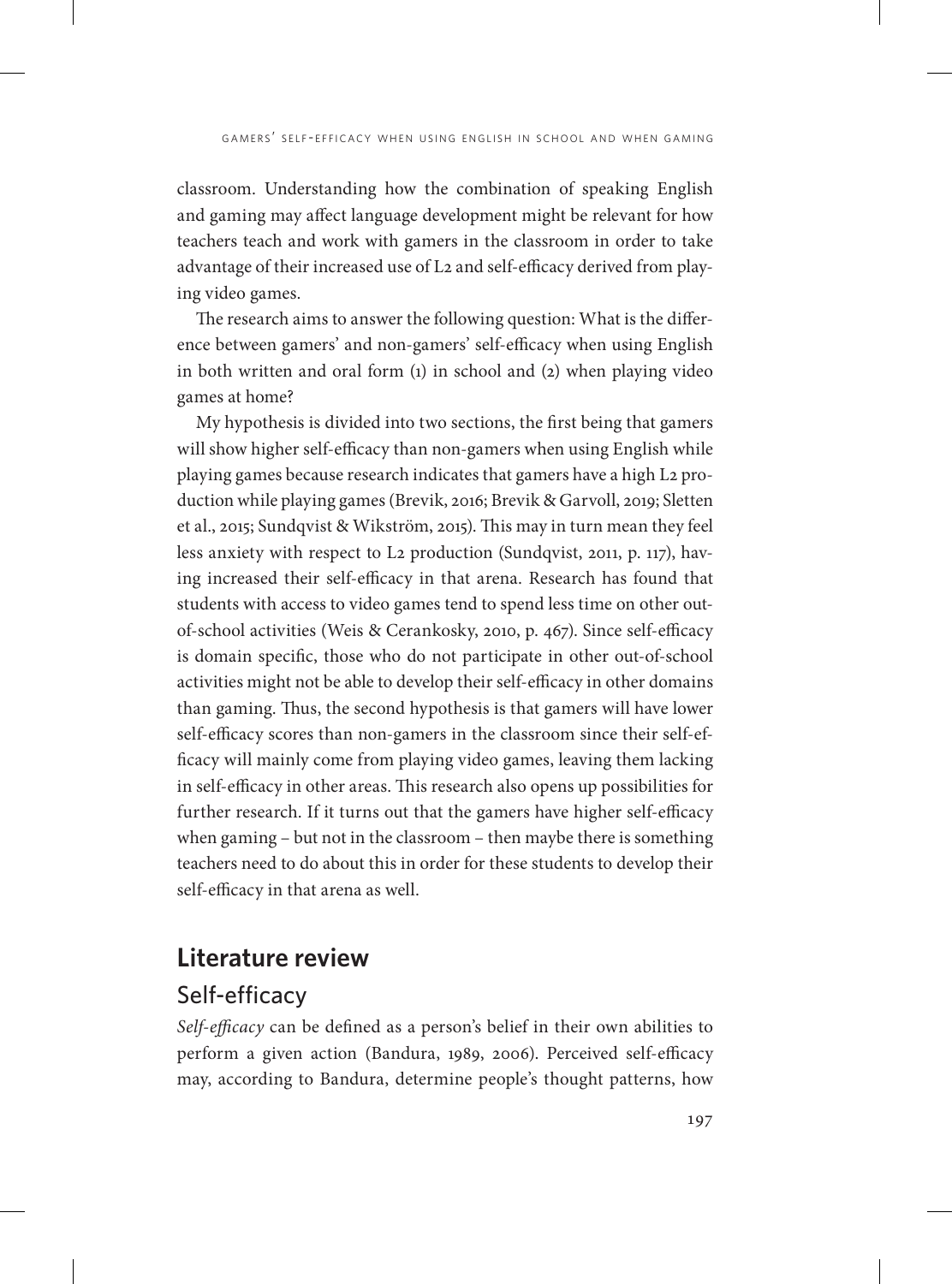they choose to behave, their emotional response in taxing situations, and how much effort they are willing to invest in activities (Bandura, 1989, p. 59–60). It is highly related to motivation, which is relevant in school settings or academia because when students have a high level of perceived self-efficacy, this may increase their wish to seek solutions, develop cognitive skills, and learn more academic subjects (Bandura, 1989, p. 66). High self-efficacy in relation to L2 has also shown an increased use of the target language, which may in turn affect language development (Soyoof, 2018; Sundqvist, 2011; Zheng et al., 2009). Pintrich and De Groot (1990, p. 33) found that the best predictors of performance in seventh graders were self-regulation, test anxiety, and self-efficacy. They also found that higher levels of self-efficacy correlated with higher levels of self-regulation and student achievement across the board (Pintrich & De Groot, 1990, p. 36). They argue that improving students' self-efficacy may foster their use of cognitive strategies, i.e. self-regulation (Pintrich & De Groot, 1990, p. 37).

Our self-efficacy belief comes from four sources of information: mastery experiences, vicarious experiences, verbal persuasion, and physiological and affective states (Bandura, 1989, p. 60). Some of these sources are found within video games, by experiencing success when playing the game and receiving verbal persuasion from teammates, the player might increase their self-efficacy belief in that given setting. In relation to English, the player can develop higher self-efficacy when they are able to communicate with other players in English, or when they are able to understand commands, quests, and directions in the game itself.

However, Bandura argues that self-efficacy is *domain specific*, meaning that one might have a high level of self-efficacy in one area but not in another. Thus, there might not be a correlation between self-efficacy in different situations, unless the person's general feeling of self-efficacy is high. There is also a multidomain measurement of self-efficacy that can reveal a general indication of a person's "sense of personal efficacy" (Bandura, 2006, p. 307). If our personal efficacy is high, it might be easier to acquire higher self-efficacy in different areas because we already know what we need to do in order to "succeed", or feel a sense of mastery.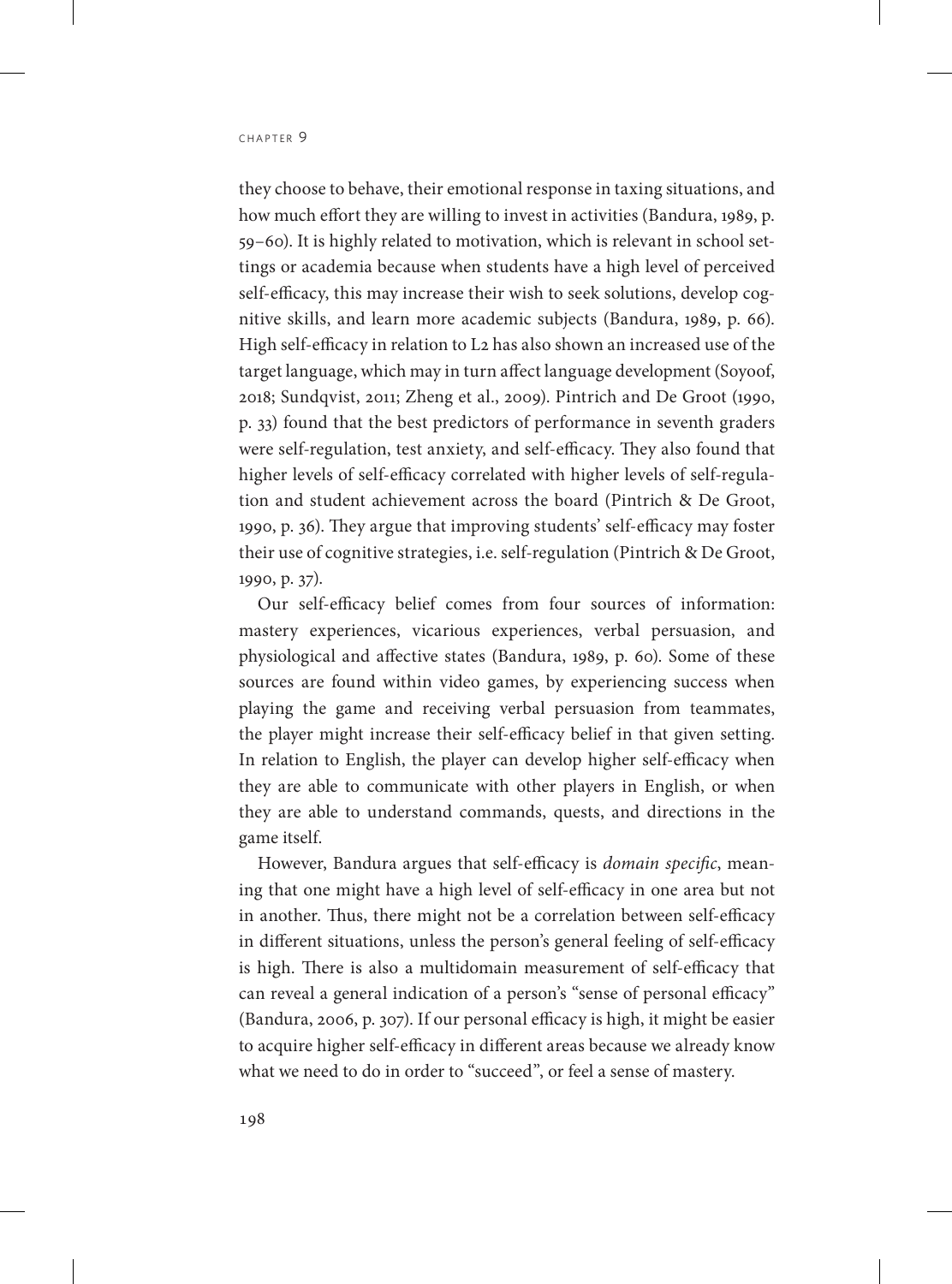# Extramural English activities

The positive effect of having a high level of self-efficacy in everyday life and in an academic setting is relevant in relation to *Extramural English* activities. EE activities are ones that students engage in outside of the English classroom that involve the use of English in different forms, such as watching TV, chatting, or playing video games. Watching TV in English requires the use of our listening skills (and reading skills if there are English subtitles); communicating with people online requires us to use our writing and reading skills, and possibly our speaking and listening skills as well depending on the communication method. The Norwegian Media Authority found that among the 2,682 respondents in their study, 70% agreed that gaming makes them better at English, which previous research confirms (Medietilsynet, 2020, p. 7). Research shows that Extramural English activities (EE) can be an effective tool for language learning, including oral proficiency and vocabulary acquisition (Sundqvist, 2011). Research has also discovered a positive relationship between EE and students' grades (Sundqvist, 2011; Sundqvist & Wikström, 2015; Sundqvist & Sylvén, 2016). Indeed, research (Brevik, 2016; Brevik & Garvoll, 2019; Sletten et al., 2015; Sundqvist & Wikström, 2015) also shows that students who play video games also generally do well in English in school because they often read and produce a lot of L2 when playing video games. This means that spending time on EE activities can increase students' chances to achieve academic success. Sundqvist (2011) also states that high-achieving students often engage in more EE; thus, their grades are higher, which is arguably a mutually reinforcing situation (p. 114).

There has also been found a positive correlation between playing video games and lower anxiety levels for L2 production. Sundqvist (2011) found that boys who played video games had lower levels of anxiety about using the language, which could in turn have affected their sense of selfefficacy (p. 117). Knowing that students today spend a lot of time playing video games outside of school (as an EE activity), it would be valuable to conduct further research to explore 1) if this also affects their self-efficacy belief in different settings, and 2) how their self-efficacy belief is similar or different when playing video games or participating in the classroom, a second arena where they use their L2.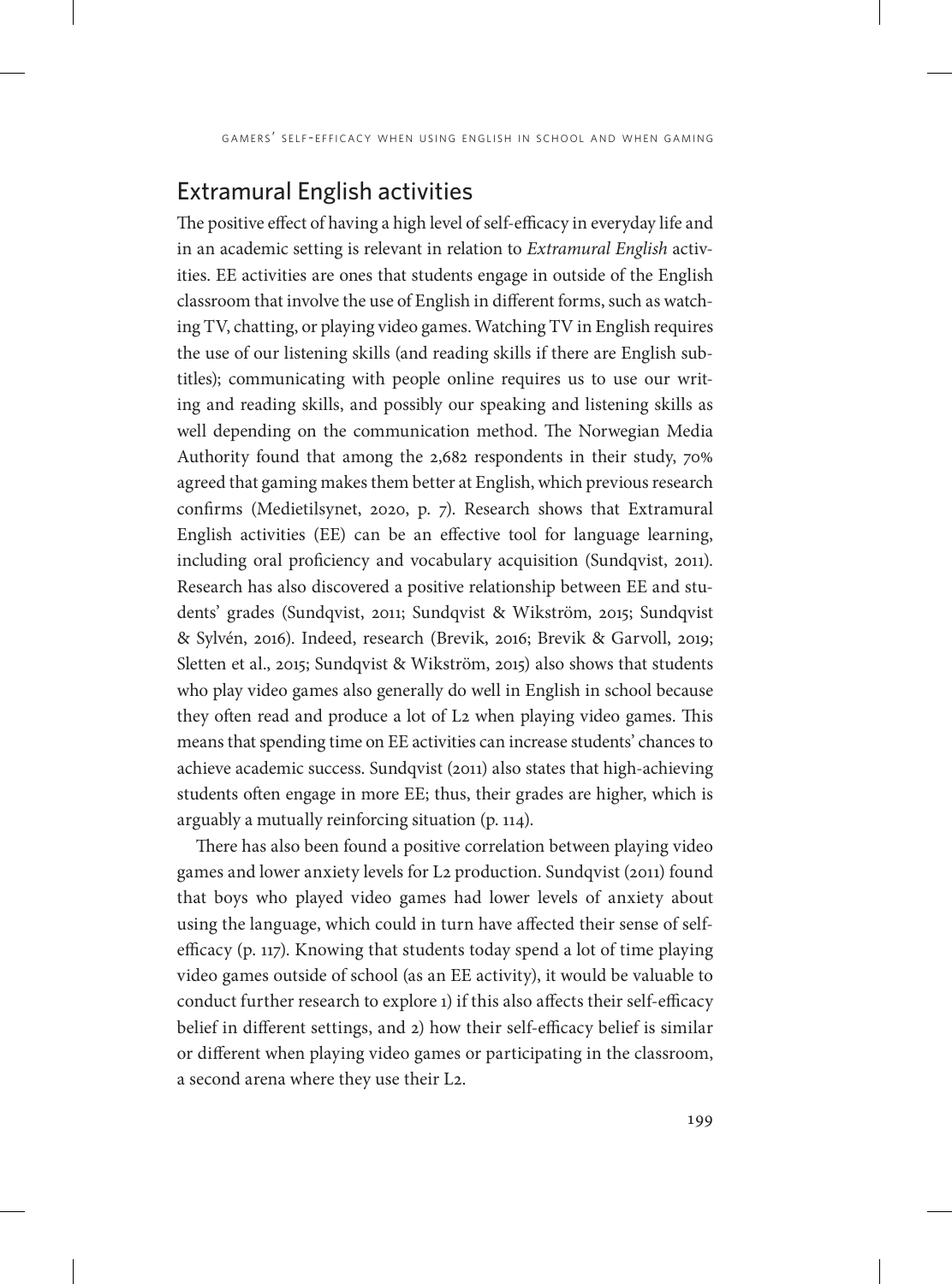### Video games

One of the categories that has been involved throughout the studies of EE is video games. Most research done on video games is concerned with what aspects of L2 acquisition it affects and increases. The research often seems to be in favor of the potential benefits of L<sub>2</sub> acquisition through video games. However, according to Sylvén and Sundqvist (2012, p. 308), despite the existence of research pointing towards the potential of L2 learning in video games, the empirical studies are scarce.

Research has found that video games as an EE activity have both a positive and negative impact on students' grades and academic achievements. In Norway, Brevik (2016) found that out-of-school gaming improved boys' reading skills in their L2 but not in their L1. Sundqvist and Sylvén (2012) also found that there was a positive correlation between L2 proficiency and time spent on digital games in Sweden. Frequent gamers, who played more than 5 hours a week, scored the highest on the vocabulary test and on the national reading and listening comprehension tests (Sylvén & Sundqvist, 2012, pp. 313–14).

On the other hand, Weis and Cerankosky (2010) found that boys between the ages of 6 – 9 who had access to a video game console had lower reading and writing scores than those without one (p. 467). They also found that the boys who had access to video games spent less time participating in afterschool activities (Weis & Cerankosky, 2010, p. 467). In Norway, we have seen similar results as well. Sletten et al. (2015) examined the difference in grades between gamers and those participating in a sport as an extracurricular activity after school. They found that students who play a lot of video games achieve lower grades in mathematics and Norwegian compared to those who participate in sports. Students who participate in out-of-school activities have also shown higher grade averages and overall academic engagement, according to Knifsend and Graham (2012). However, they achieve similar grades in English (L2). Among the gamers there is little difference in grades (Sletten, et al., 2015, p. 346). Arguably, there are more factors that affect students' grades than just gaming; however, gaming can affect their reading skills in a positive way. It seems spending time on other after-school activities is also relevant for higher academic achievement.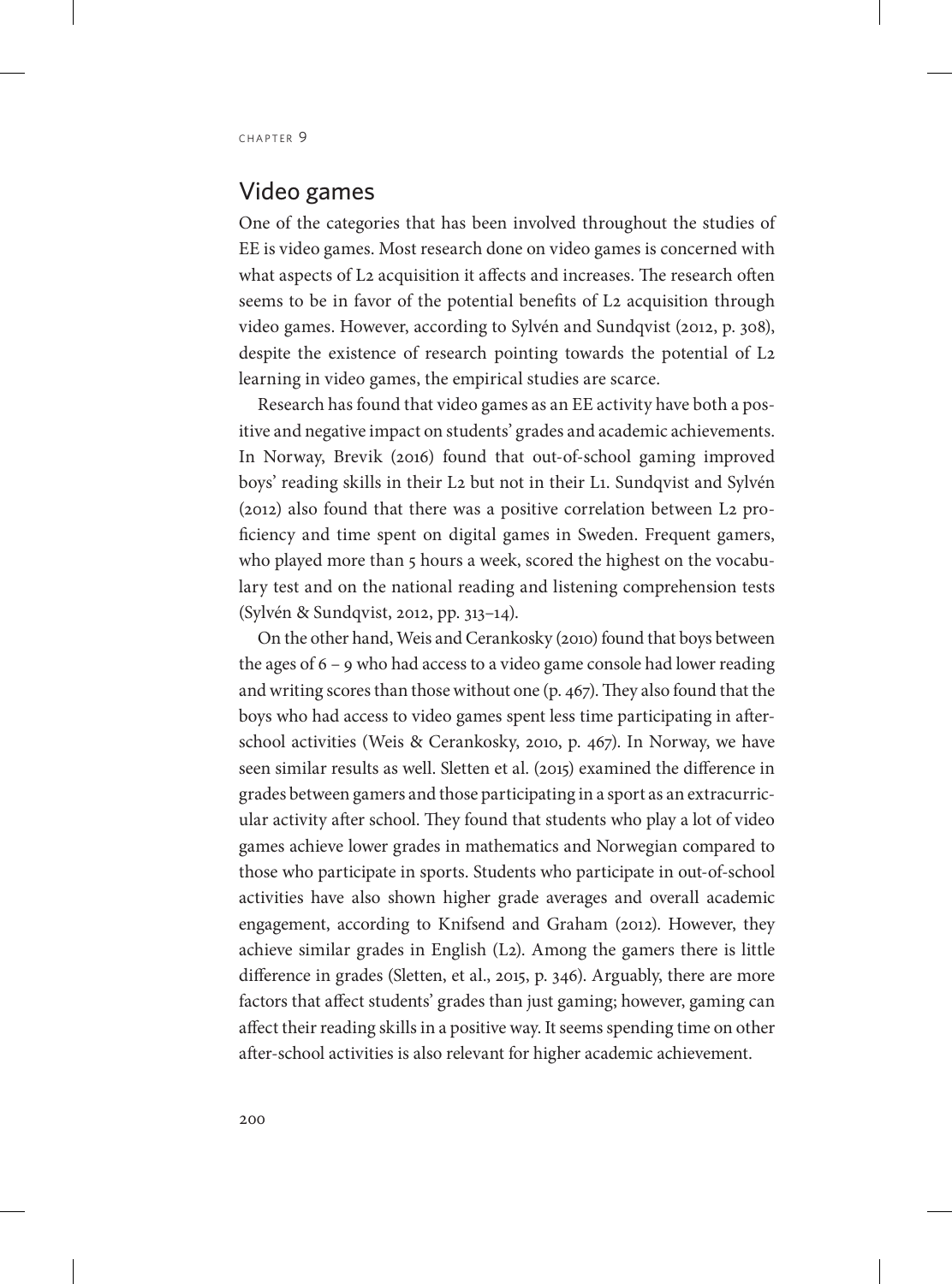At the same time, research also shows that there is no statistical difference between gamers and non-gamers when it comes to grades, but that the gamers showed an increased use of the L2. Zheng et al. (2009) found that students who played the game *Quest Atlantis* (QA), a game designed for children and students ages 9–13 with an educational backdrop and quests, expressed a high level of confidence in their daily and advanced use of English (p. 218). However, the statistical results of the essay test were in favor of the group which did not play, and the Flesch-Kincaid Grade Level test yielded no difference between the groups (Zheng et al., 2009, p. 218). These results can be seen as positive, Zheng et al. argues, because the QA group "expressed high confidence in advanced and daily use of English" which made them "use language creatively and freely" (Zheng et al., 2009, p. 218). Soyoof (2018) found that students perceived video games as enhancing their L2 confidence because the games were intrinsically motivating and allowed them to be creative and autonomous in their learning process. While playing video games may also foster sociologistic competence, which is important for everyday life and communication (Peterson, 2012), it may also minimize students' learning efforts with respect to the target language and maximize the English learning rate (Alhaq et al., 2020). The increased use of L2, reduction in speaking anxiety, and increased motivation to use it in different ways could therefore potentially lead to higher academic achievement in the long run due to the amount of output.

# **Material and methods**

When the term *gamer* is used in capitalized form (Gamer), I am referring to the classification in this paper, and when the term is used with lower-case letters, I am referring to gamers as a group of people who play video games in general (that would encompass Casual gamers, Gamers, and Frequent gamers). The two settings discussed in the analysis will be 1) the setting of using English when playing video games at home, and 2) the setting of using English in the classroom.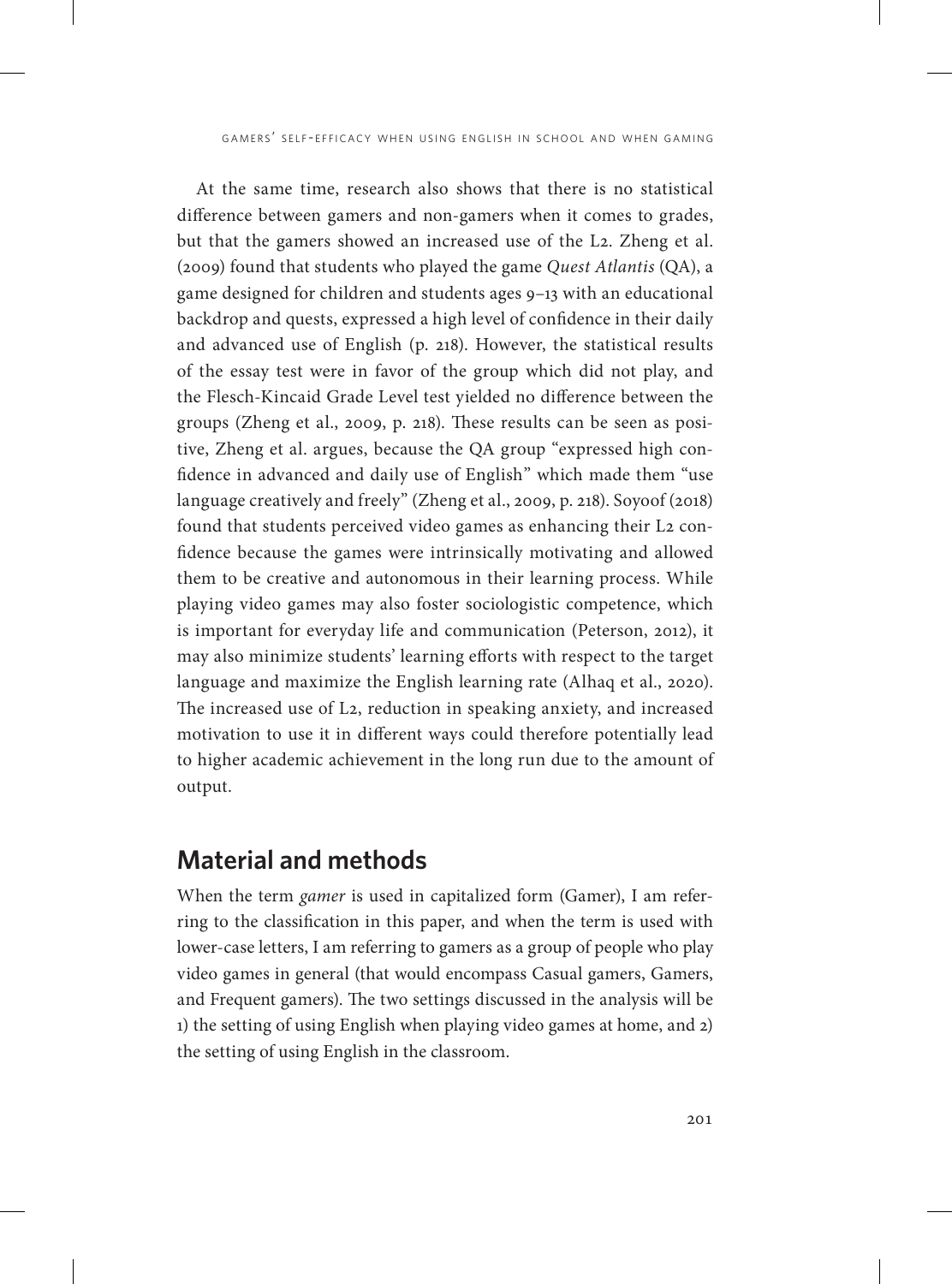## **Participants**

The study used a sample of first-year students attending upper secondary school in Norway (ages  $15-18$ ;  $n = 79$ ; 30 boys, 49 girls) and taking vocational and general courses. The participants were grouped according to their self-reported amount of time spent on playing games per day. The groups and gender distribution can be seen in Table 1. Initially, although the study asked for students at all levels of upper secondary to participate, only some first-year teachers and their students agreed to do so. The participants and their schools were chosen through purposeful sampling, the requirements being: 1) that they were upper secondary students in Norway, and 2) all had to have English as either an elective or mandatory course. The schools were chosen based on my knowledge of schools in different areas in Norway, including Vestfold, Vestlandet, and Northern Norway. Each school's English department head was contacted via e-mail to distribute the questionnaire to their English teachers. The response rate was low; 22 schools were contacted, but only a few schools in the southern parts of Norway (Vestfold and Vestlandet) agreed to participate. Consent was requested in the questionnaire, which was anonymous.

| <b>Gamer classification</b> | Female n      | Male n | Total n |  |
|-----------------------------|---------------|--------|---------|--|
| Frequent gamer (>3h)        | 5             |        | 10      |  |
| Gamer (2-3h)                | $\mathcal{P}$ | q      | 11      |  |
| Casual gamer (0-2h)         | 12            | 15     | 27      |  |
| Non-gamer                   | 30            |        | 31      |  |
| Total                       | 49            | 30     | 79      |  |

**Table 1.** Gender and Gamer Type Distribution

### **Material**

The empirical data included a questionnaire written in English, except for the question about consent, which was written in Norwegian to avoid any misunderstandings. It was distributed from early September until early November through *Nettskjema* (UiO). The teachers were free to administer it during class or give students the option to fill it out at home. The questionnaire consisted of 44 questions that asked about categorization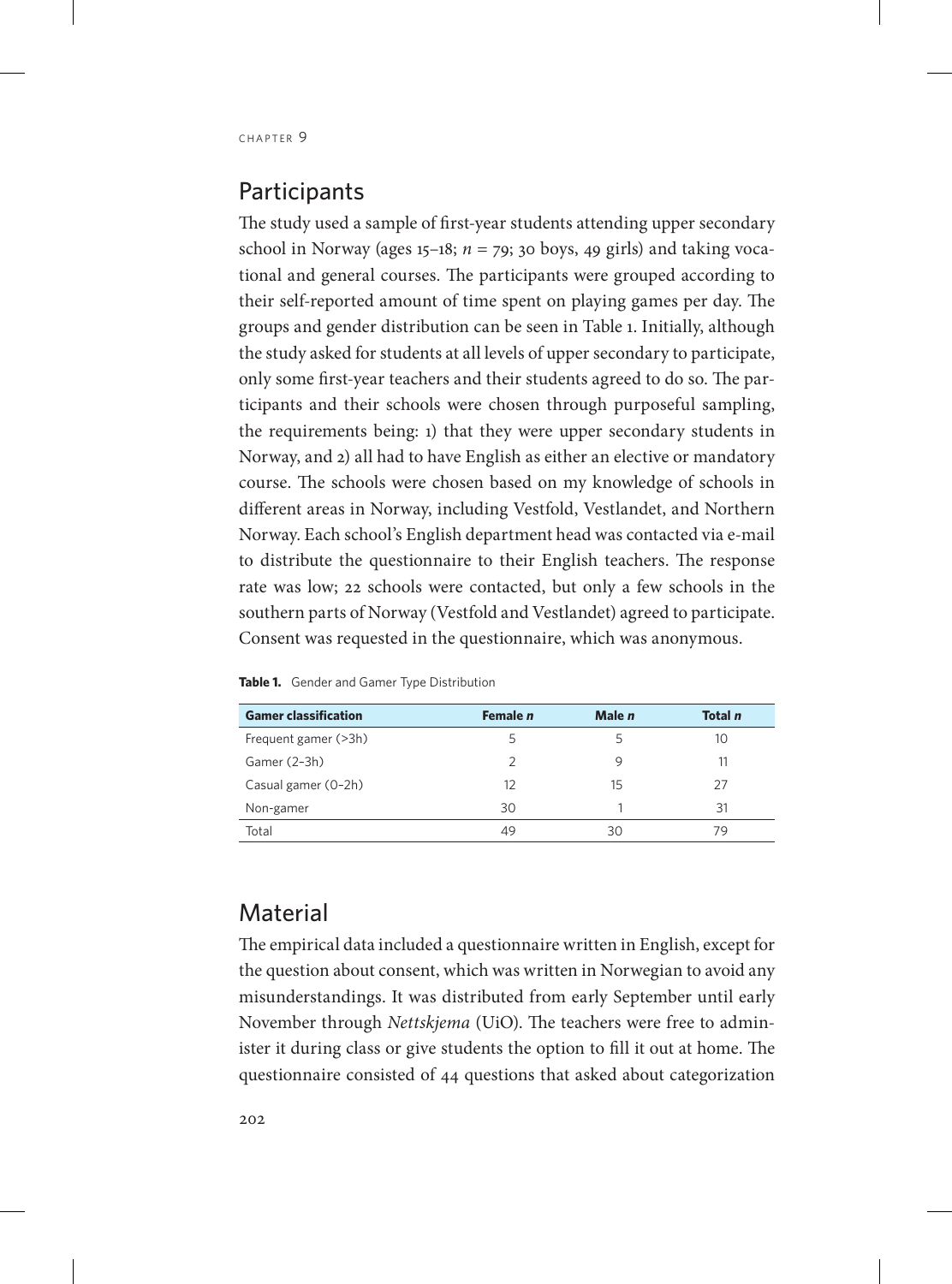(games played, gamer classification, etc.), self-efficacy measured with a 6-point Likert scale (23 questions), and extramural English activities. It contained questions about gaming and in-class participation and use of English in both settings as well.

The questions were mainly written by me according to Bandura's (2006) guide on how to construct self-efficacy scales; several were phrased in terms of "can do" since *can* denotes capability (Bandura, 2006, p. 308). Some questions were also either adapted or used as they appeared in other original research, Zheng et al. (2009), Allan (2006), Sundqvist (2009), and Schwarzer and Jerusalem (1993). The reason for basing some questions on earlier research was not only to gain inspiration on how self-efficacy had been measured but also to include questions that had a high level of reliability. In accordance with Bandura's suggestions (2006, p. 313), I included four test questions about the participants' belief in whether they could lift certain objects as a practice scale to help participants become familiar and clear up misunderstandings they may have had.

The questionnaire was given as a pilot test to two students in the same age group (15–18). They asked to have the scale extended from 4 options to 6 options because they felt some elements required a lower or higher value. This was done before the distribution to avoid a ceiling effect where the items might have been too easy or too difficult for the participants (Ary et. al., 2014).

### Analytical procedures

The reliability score for all questions combined (23) scored a high reliability of  $\alpha$  = .903, which is positive; however, the questions related to the use of video games (GQ1-4) and participation in the classroom (CQ1-6) did not directly ask students about their sense of self-efficacy in relation to English but rather about their sense of general self-efficacy in the two settings. In order to make sure that self-efficacy measured the use of English, these were removed from the making of the index, see Table 2. The classroom questions also included two questions (CQ 3 and 4) that were not asked for the gaming setting with regard to their willingness to participate in classroom activities. These questions were not asked in the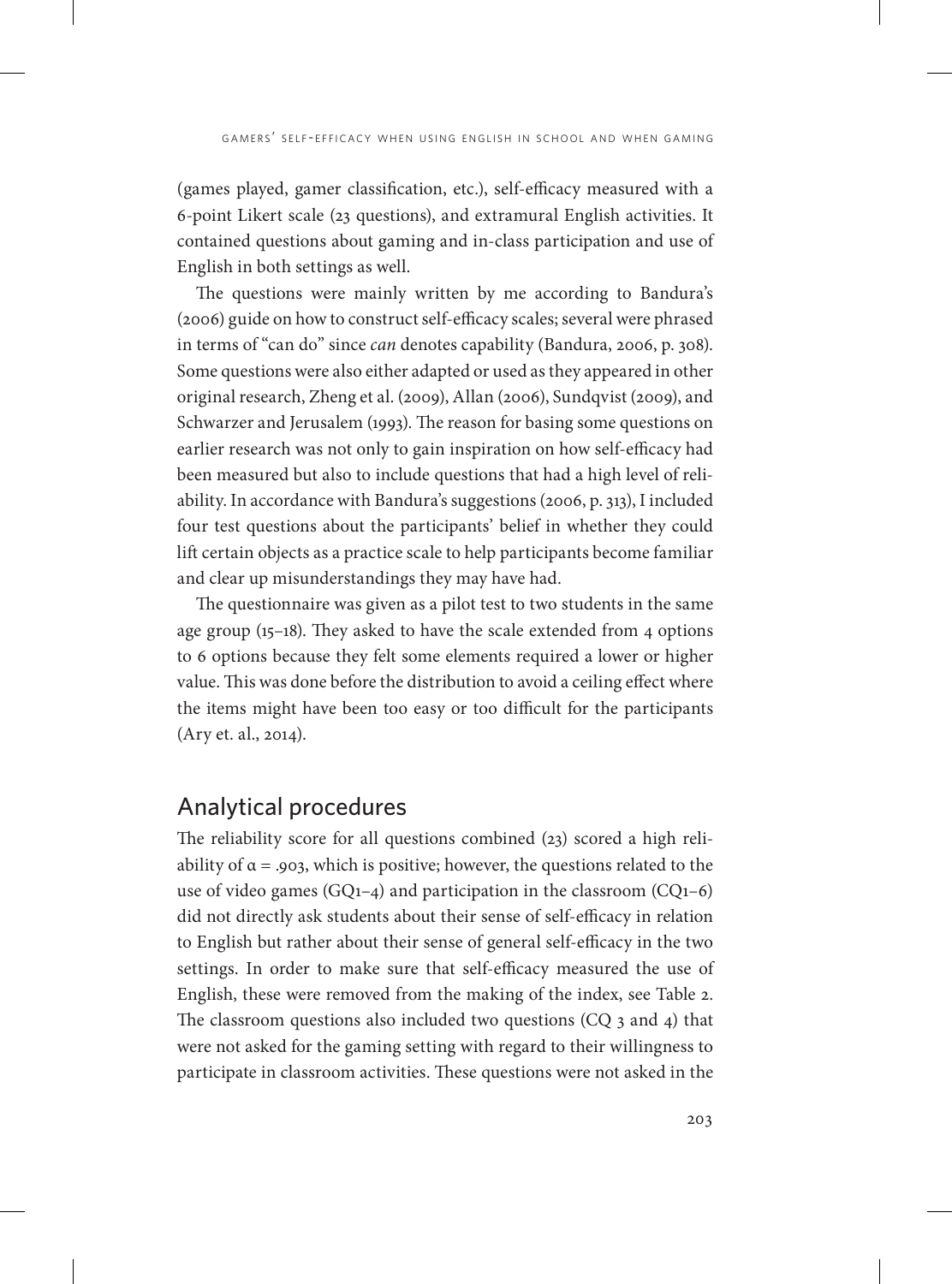CHAPTER 9

gaming setting since the chances of gamers finishing or playing a game they do not like is less likely, particularly since they play the video games in their free time.

The questions regarding the use of English when playing video games  $(GQ_{5}-11)$  and participating in English class  $(CQ_{7}-13)$  were used to create a self-efficacy index, see Table 3. These items had no questions that needed to be reverse scored. The reliability score measured using Cronbach's alpha for the main questions regarding self-efficacy when using English were as follows: gaming and self-efficacy ( $\alpha = .87$ ), self-efficacy in the English classroom ( $\alpha = .91$ ), and all questions regarding self-efficacy combined ( $\alpha = .93$ ). These questions were chosen because they focus on students' written and oral communication abilities rather than on their motivation. While these questions are similar in nature, their difference lies in the setting. A Pearson's correlation coefficient was computed to assess the linear relationship between the self-efficacy items. There was a positive linear correlation between the two variables  $(r = .763, p < .001)$ , meaning that they tend to increase and decrease together.

All the data were analyzed using IBM SPSS 28. I kept the convention of regarding  $p < 0.05$  as significant. One-way analysis of variance (ANOVA) was used to examine the relationship between the dependent variables and independent variables. As regarded ANOVA, the post-hoc test used was Tukey's HSD when the group variances were seen as equal. Partial eta squared (η2) was used to measure effect size in ANOVA. Cohen's conventions were used to determine effect size for eta squared, .01 being small, .06 being medium, and .14 being large (Pallant, 2013; Schäfer & Schwarz, 2019). In cases where homogeneity of variances was violated, two different tests were used, the Welch and Brown-Forsythe (Pallant, 2013). The Games-Howell test was used instead of Tukey HSD in these cases.

#### **Table 2.** Questions Removed from Self-Efficacy Index

#### **English when gaming questions (GQ)**

- 1. If I have to play a video game I have never played before, I already know I am going to lose.
- 2. I always try my best when I play video games.
- 3. If I try hard enough, I can complete the video game I want.
- 4. If I make a mistake in a video game, I can try again and learn from my mistakes.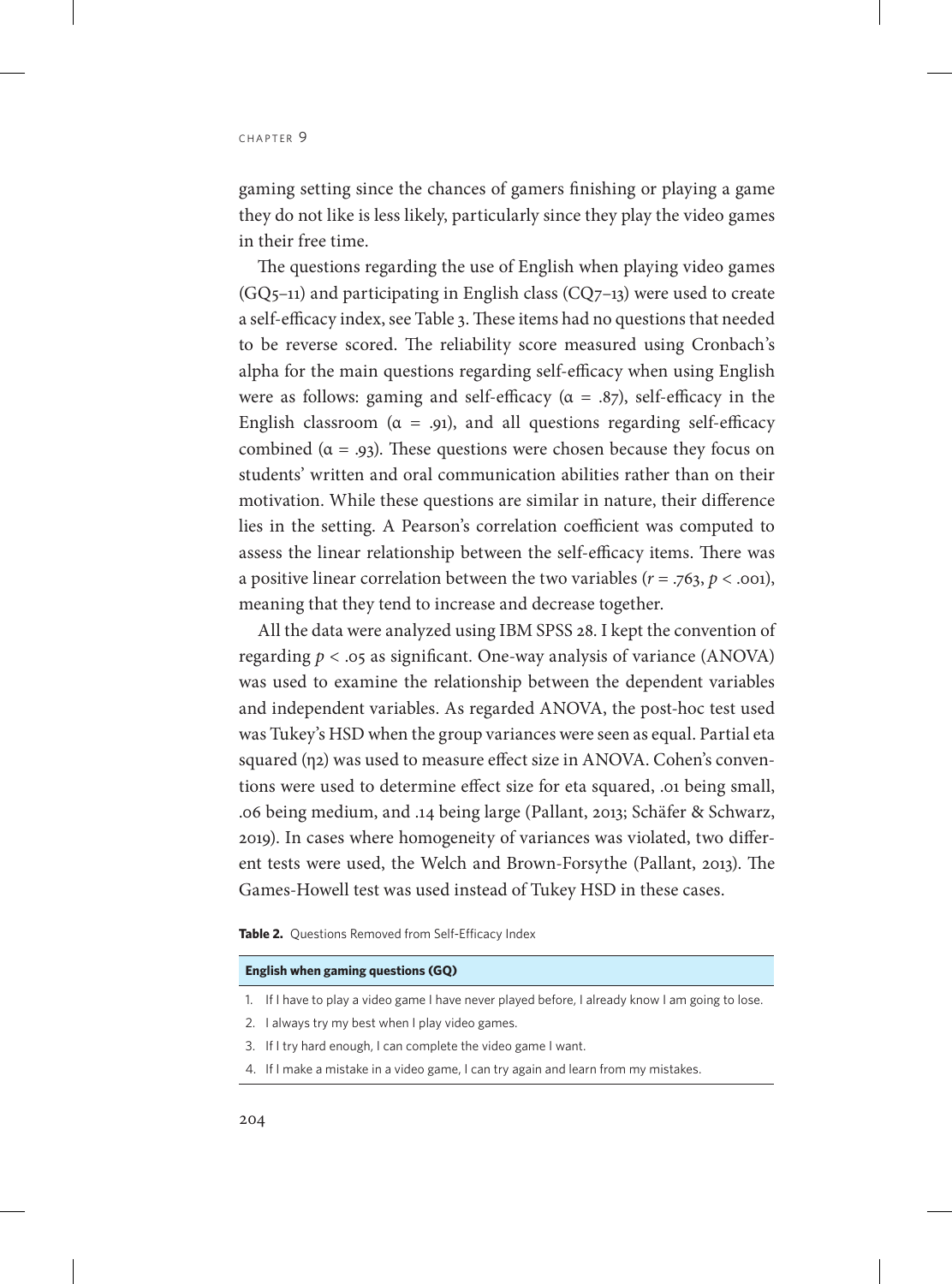#### **English in the classroom (CQ).**

- 1. If I have to do something new in English class that I have never done before, I already know I am going to fail.
- 2. I always try my best in English class.
- 3. I can partake in or complete most tasks in English class if I try.
- 4. I work hard to do well in English even when I don't like the class.
- 5. If I try hard enough, I can get the grade I want in English.
- 6. If I make a mistake in class or an assignment, I can try again and learn from my mistakes.

#### **Table 3.** Self-efficacy Index

#### **Gaming questions (GQ) used for self-efficacy index.**

- 5. If I have to write something in English when playing a video game, I can do it.
- 6. I can express myself in written English when I play video games.
- 7. I can write grammatically correct when chatting in English in a video game.
- 8. If I have to talk to someone in a video game, I can understand what they are saying in English.
- 9. If I have to speak English in a video game, I can do it.
- 10. If I have to talk to someone in a video game, I can express myself in English.
- 11. I can talk about topics related to video games without difficulty in English.

#### **Classroom questions (CQ) used for self-efficacy index.**

- 7. If we have to write about a new topic in English class, I feel I can do it.
- 8. I can express myself in written English in the classroom.
- 9. I can write grammatically correct in English class.
- 10. If I have to talk to someone in class, I can understand what they are saying in English in the classroom.
- 11. If I have to speak English in the classroom, I can do it.
- 12. If I have to talk to someone in the classroom, I can express myself in English.
- 13. I can talk about school related topics without difficulty in English.

### Background variables controlled for

The research questions are concerned with the differences between gamers' and non-gamers' self-efficacy scores in the use of English in a school setting and when playing video games, but the collected data also enabled examination of other variables. The variables controlled for in this study are different gamer types, other EE activities, and grades. Other variables were types of games played, language used when playing, and more detailed gender differences, which should be examined in a different paper.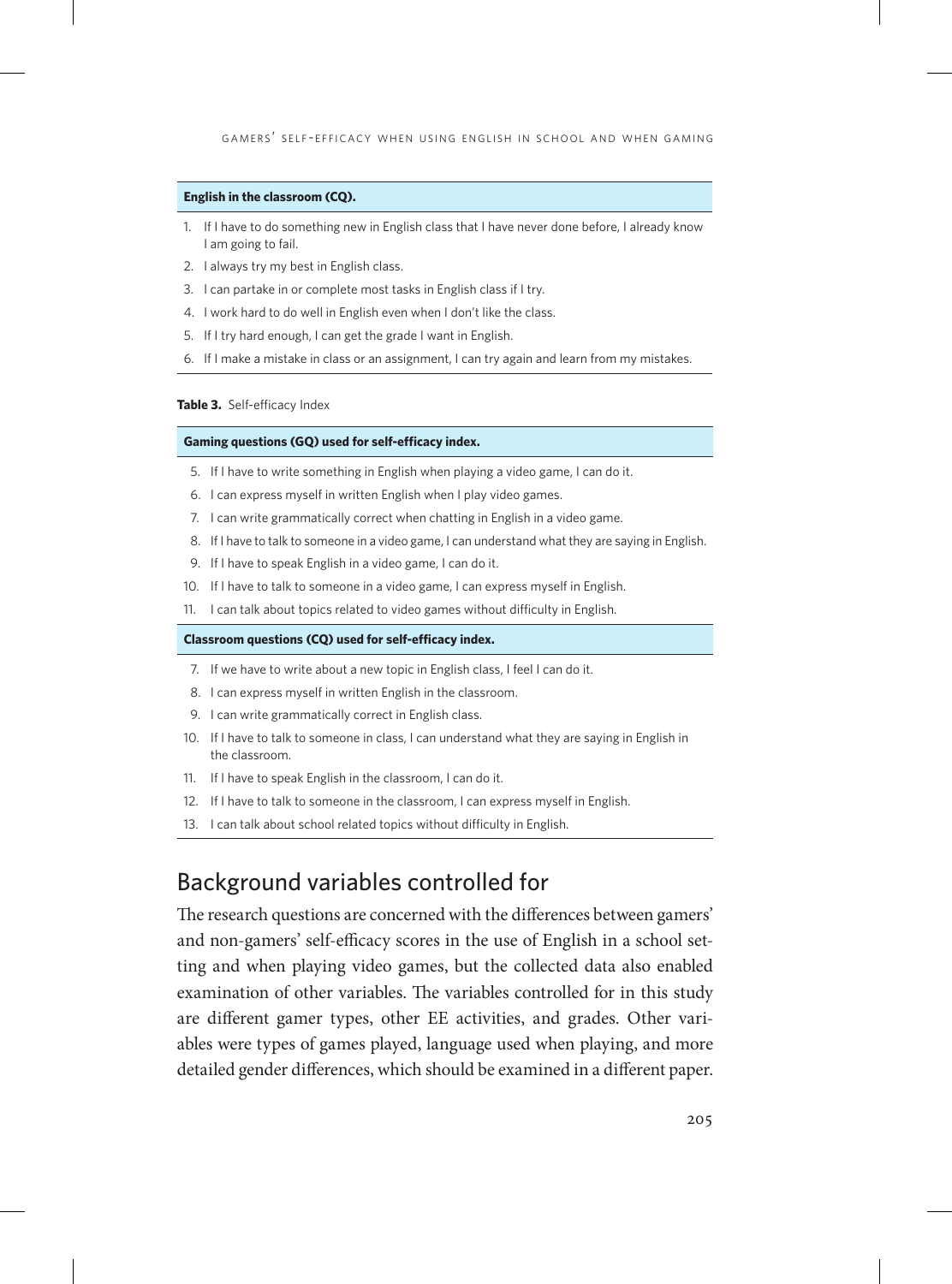# **Results** Self-efficacy and gamer classifications

The ANOVA results concerning self-efficacy when using English while gaming showed a statistically significant difference between the mean score of Gamer and Casual gamer (*p* = .007, 95% C.I. = 1.3708, 11.4844) and Gamer and Non-gamer ( $p = .018$ , 95% C.I. = 0.7218, 10.6447). Statistically significant results mean that they are unlikely to occur by chance; in other words, they are likely due to a specific cause. The *p*-values show that the chances of the differences measured between the gaming classifications arising from chance is small since they are below .05. The effect size measures the magnitude of the results, or their practical significance, which is high (η2 = .166), suggesting that gamer classifications explain 16.6% of the variation between students' self-efficacy while using English when gaming. This score complements the significance measured from the *p*-value. Gamers have the highest mean score for self-efficacy, an average of 39.9, while Casual gamers score 33.48, see Table 4. Similar results can be seen between Gamers and Non-gamers, where the Gamers score higher for self-efficacy than the Nongamers who have a lower mean score. There is a possibility that Gamers have a greater feeling of self-efficacy due to their gaming habits since the results show the main differences between Gamers and the two other categories, Casual gamers and Non-gamers, who play less during a day.

The ANOVA revealed statistically significant results between the same groups as previously found in the classroom setting  $(F(3, 75) = 3.063, p = .033)$ . The effect-size was considered medium  $(\eta_2 = .109)$ , with 10.9% of the differences being explained by the different gamer classifications. Gamers had a much higher mean score of 39.45, and Casual gamers had the lowest score of 32.88 (*p* = .026, 95% C.I. = 0.5636, 12.5677). The difference between Gamer and Non-gamer was also significant, where Non-gamers have the second lowest mean score ( $p = .039, 95\%$  C.I. = 0.2108, 11.9886). In both settings, Gamers score the highest of all groups, suggesting there is some attribute found in this group which could be part of their high self-efficacy score.

Regarding both settings, there was no statistical difference between Frequent gamers and Gamers ( $p = .849$  while gaming;  $p = .329$  in the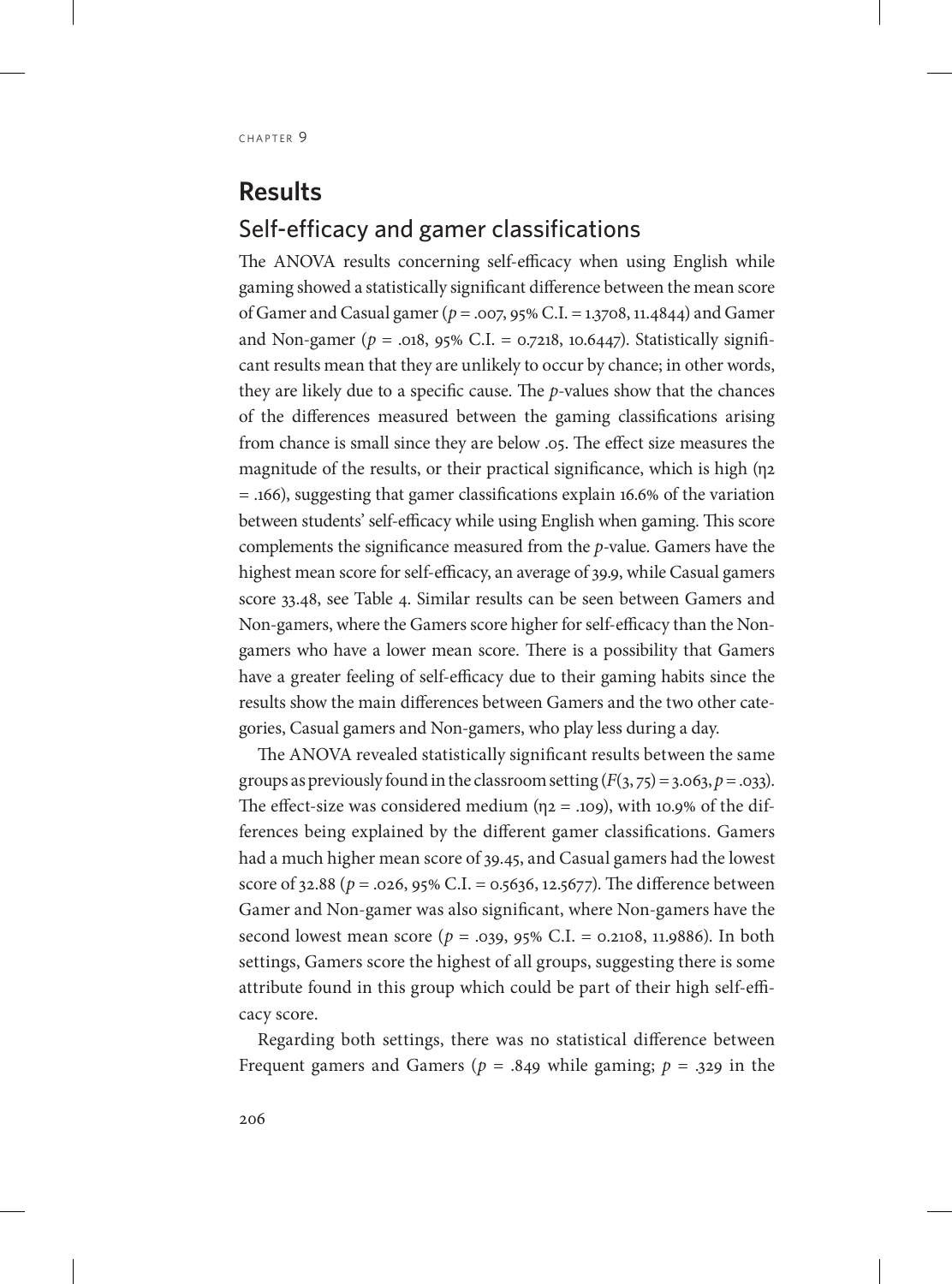classroom), nor between Frequent gamers and Non-gamers (*p* = .225 while gaming;  $p = .938$  in the classroom). What this indicates is that the difference in mean score could be random and not attributable to the amount of time spent on video games. However, it is worth noting that while Frequent gamers have a higher mean score of 38 in the gaming setting, they only score 34.7 in the classroom setting. This finding could suggest that their self-efficacy is indeed higher when playing video games but that they are not as confident in the classroom.

| <b>Dependent variable</b>                 | <b>Gamer classification (Total n)</b> | <b>Mean</b> | <b>SD</b> |
|-------------------------------------------|---------------------------------------|-------------|-----------|
| Self-efficacy in the<br>gaming setting    | Frequent gamer (10)                   | 38          | 3,59      |
|                                           | Gamer (11)                            | 39,9        | 3,2       |
|                                           | Casual gamer (27)                     | 33,48       | 6         |
|                                           | Non-gamer (31)                        | 34,22       | 5,8       |
|                                           | <b>Total (79)</b>                     | 35,24       | 5,7       |
| Self-efficacy in the<br>classroom setting | Frequent gamer (10)                   | 34,7        | 7,2       |
|                                           | Gamer (11)                            | 39,45       | 3,2       |
|                                           | Casual gamer (27)                     | 32,88       | 6,7       |
|                                           | Non-gamer (31)                        | 33,35       | 6,5       |
|                                           | <b>Total (79)</b>                     | 34,21       | 6,6       |

#### **Table 4.** Self-Efficacy ANOVA Descriptives

*Note.* The maximum score for each setting was 42. The Mean summarizes the responses and gives us the average answer for that group. The gaming setting relates to the use of English while playing video games at home through either oral or written communication. The classroom setting relates to the use of English inside the classroom; no specific activity was mentioned, and they did not play video games in class.

| <b>Gamer classification</b> | Self-reported grades received |               |    |    |    |              |
|-----------------------------|-------------------------------|---------------|----|----|----|--------------|
|                             |                               | 3             | 4  | 5  | 6  | <b>Total</b> |
| Frequent gamer              |                               |               | 2  | 4  | 3  | 10           |
| Gamer                       | 0                             | O             | 3  | 5  | 3  | 11           |
| Casual gamer                | フ                             | $\mathcal{P}$ | 9  | 11 | 3  | 27           |
| Non-gamer                   | フ                             |               | 9  | 12 |    | 31           |
| Total                       | 4                             | 4             | 23 | 32 | 16 | 79           |

#### **Table 5.** Grade Distribution among Gamer Classifications

There was no statistical significance between the gamer classifications and grades received ( $p = 0.337$ ), see Table 5 for grade distribution. This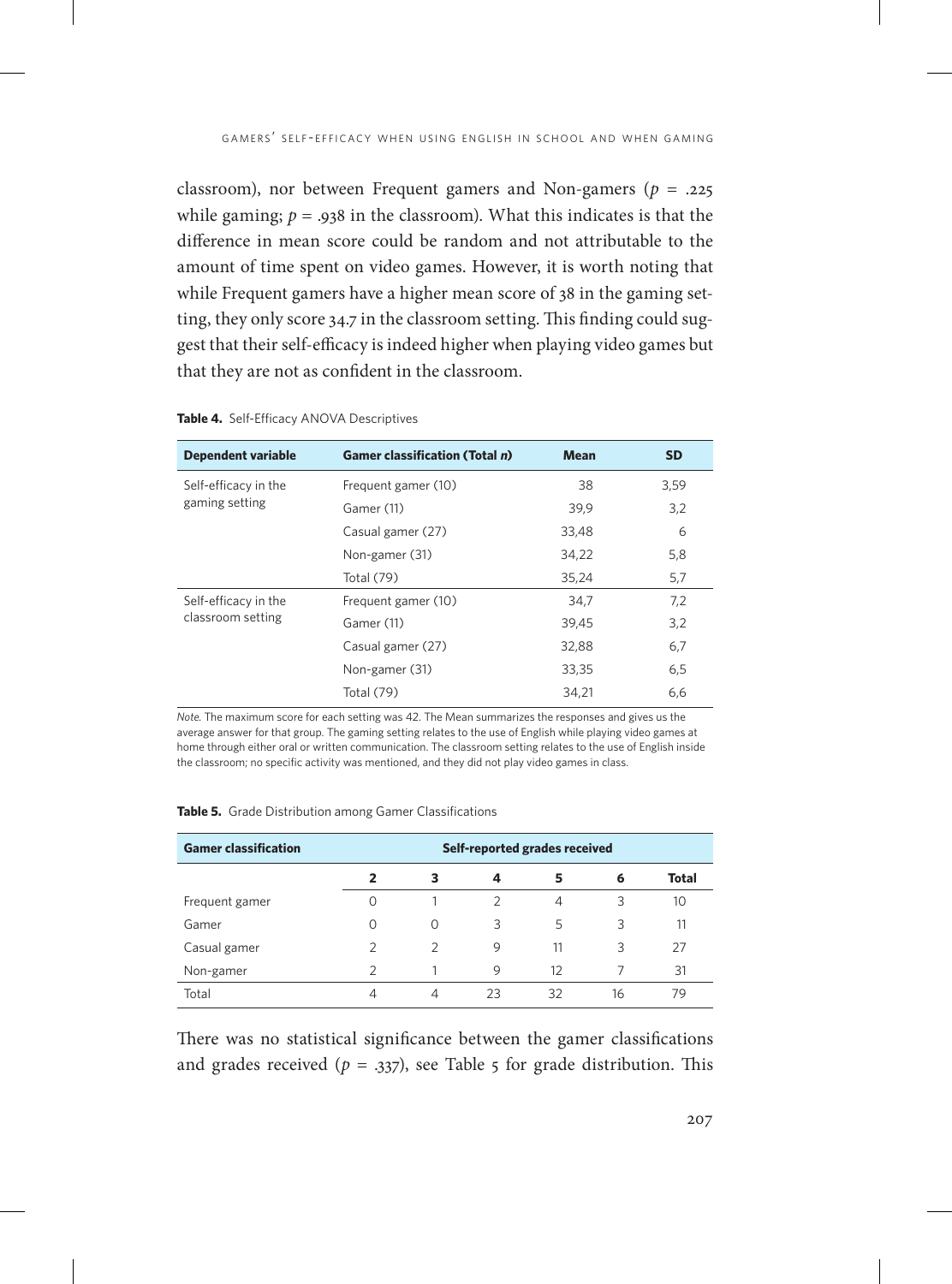signifies that the grades they received are not connected to the groups they were placed in, meaning time spent on gaming is not statistically connected to grades. There was a small statistical significance between the gamer classifications and grades they believed they could get, i.e., a question about their ability to achieve a better grade (*p* = .046). The effect size for the latter ( $\eta$ 2 = .101) was considered medium. The difference was found between Gamers, who had believed they could get a higher grade, and Casual gamers, who did not believe this as strongly ( $p = .040, 95\%$ )  $C.I. = 0.0327, 1.9134.$ 

### Gamers and EE activities

To examine the correlation between the gamer classifications and their participation in extramural activities, a cross-tabulation was conducted, followed by an ANOVA. There was not a statistically significant difference in the other EE activities between any groups, meaning none of the groups spend more or less time than any other group on such activities. In addition, most participants reported spending time on other EE activities than playing video games. There was a close to significant result in the "talking online" category  $(F(3, 75) = 2.518, p = .06)$ , and the groups that showed the largest difference were Gamers, who spent more time talking compared to Casual gamers ( $p = .127$ ) and Non-gamers ( $p = .244$ ).

### Self-efficacy, gamers, and grades

The ANOVA examining the relationship between self-efficacy and grades violated homogeneity of variances for the classroom self-efficacy questions ( $p = .018$ ) but not for the gaming questions ( $p = .069$ ). Thus, the Welch and Brown-Forsythe robust tests of equality of means were conducted, and both tests reported a statistical significance (Classroom setting  $p =$  <.001; Gaming setting  $p = .010$ ). In the gaming setting, the students who received grade 4 had lower self-efficacy belief than those who had received grade 5 (*p* = .046, 95% C.I. = –6.9029, –.0400) and 6 (*p* = <.001, 95% C.I. = –9.1430, –1.8625). In the classroom, the differences were significant between those who received grade 2 and grade 6 (*p* = .037,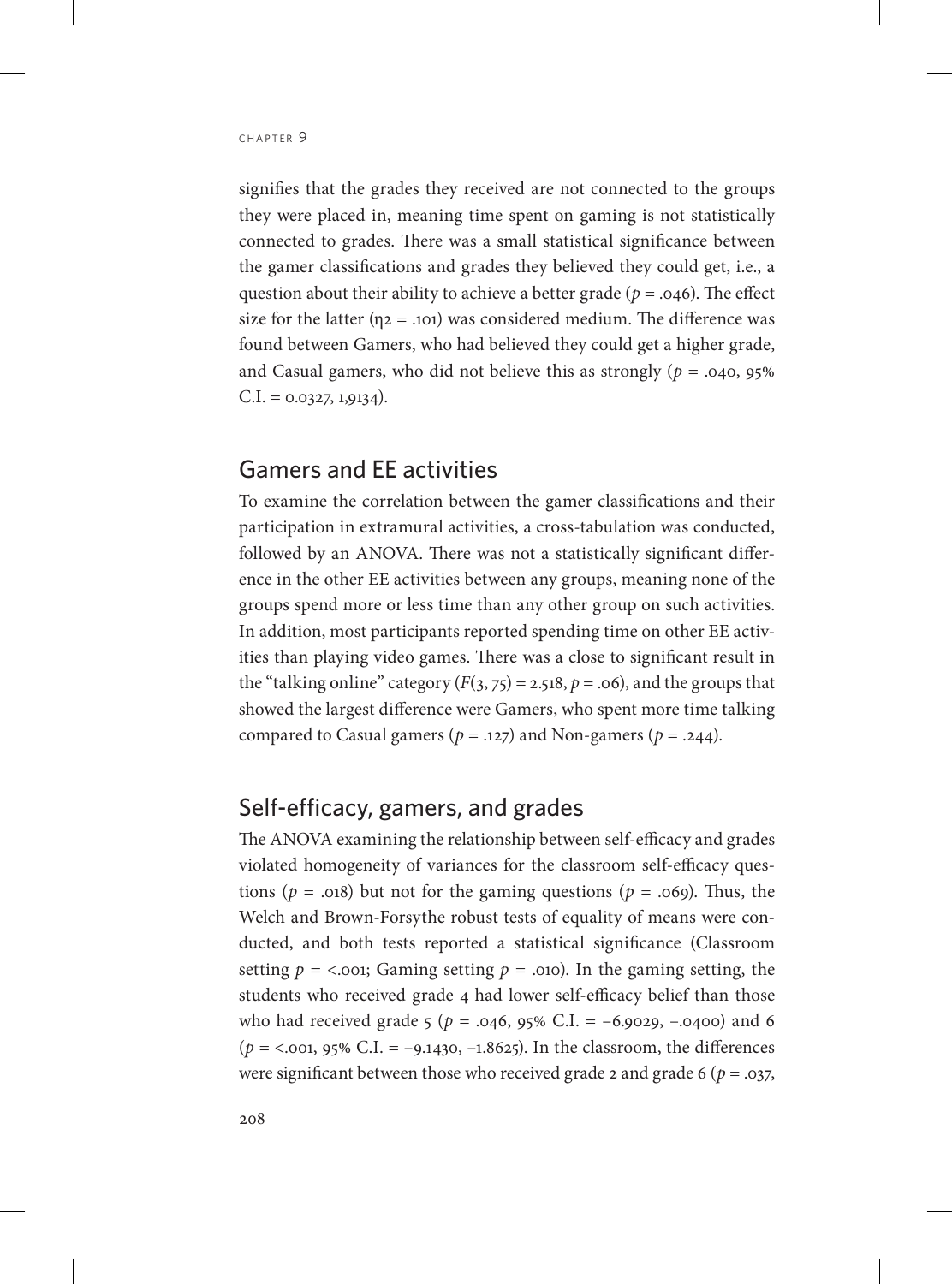95% C.I. = –34.4190, –1.8310). There was also a significant difference between those who received grade 4 and grade 5 ( $p = .006$ , 95% C.I. = –8.9917, –1.1252), and between grade 4 and grade 6 (*p* = <.001, 95% C.I. = –12.1256, –4.4287) and grade 5 and grade 6 (*p* = .012, 95% C.I. = –5.9008, –.5367). In both settings, those receiving the lower grade reported lower self-efficacy than their counterpart, meaning that grade 5 reported lower self-efficacy than grade 6.

### **Discussion**

I would like to emphasize that the findings of this study should not be overgeneralized due to the sample size, which was comprised of only 11 Gamers, see Table 1. However, the collected data reveals a positive pattern between self-efficacy belief and playing video games, with a few limitations.

This research aims to explore whether there is a difference between gamers and non-gamers' self-efficacy when using English in written and oral form (1) when attending school and (2) when playing video games at home. The hypothesis mentioned earlier was that gamers would have a higher sense of self-efficacy when using English because they use it frequently, which can be confirmed by these results (Sundqvist, 2011; Zheng et al., 2009). Frequent gamers and Gamers do show higher self-efficacy than non-gamers in both situations, see Table 4 for mean differences. Frequent gamers, however, are not statistically different from the other groups, suggesting that this difference might be random. It is only Gamers' results that is statistically significant from Casual gamers and Non-gamers. This enforces Sundqvist's (2011) assumption that frequent gaming is not only highly likely to affect students' self-efficacy, since both Frequent gamers and Gamers score high, but it also marks a division between the gamer classifications and time spent on gaming. Gamers  $(M = 39.45, SD = 3.29)$ show a higher mean score compared to Frequent gamers (a difference of 1.9), and the deviation within the Gamer group is lower, meaning they are more consistent in their answers as a group (though only by 0.38). This creates a division between the Gamers and Frequent gamers, which could point towards there being activities or qualities about Gamers that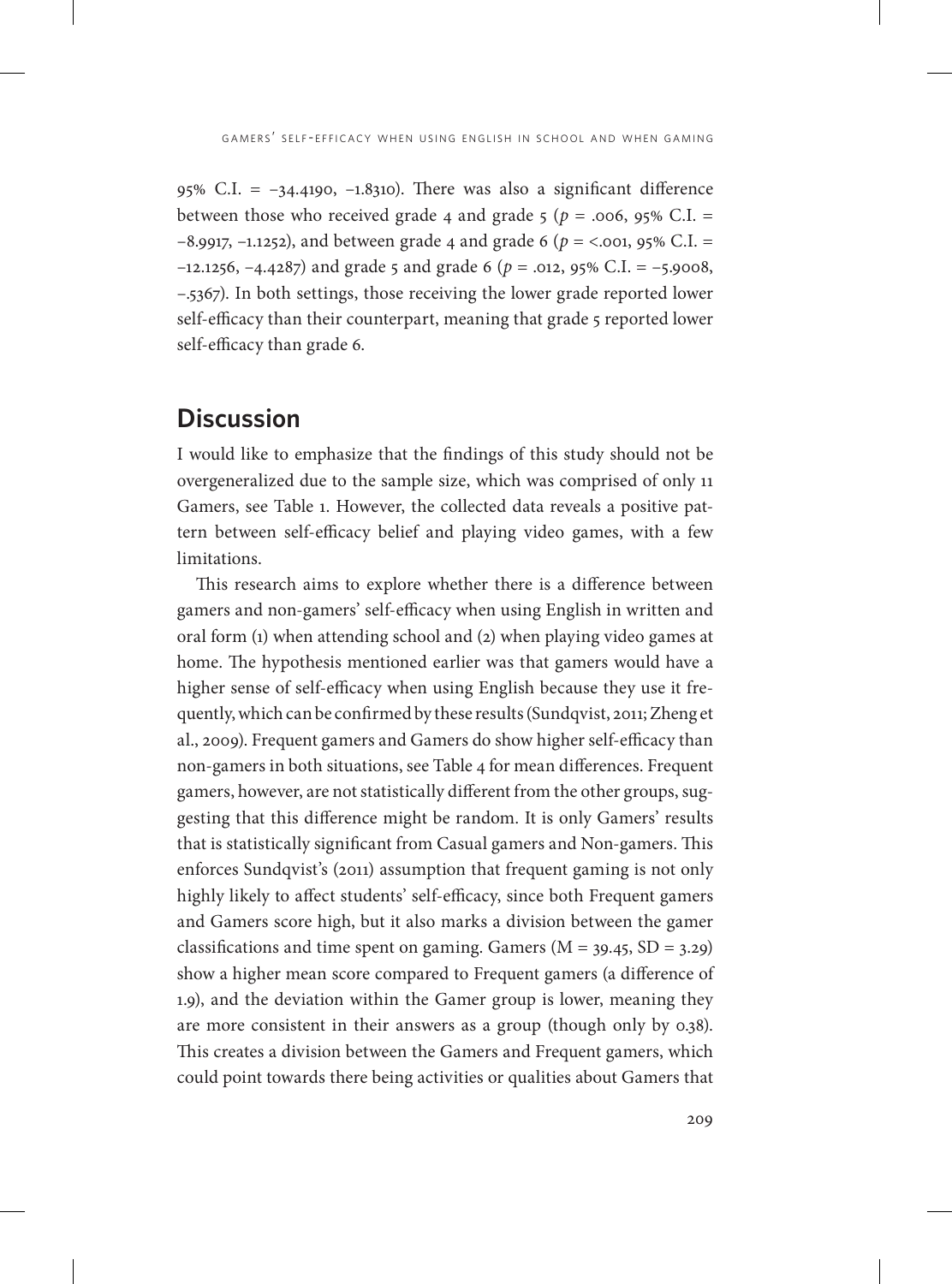affect their self-efficacy which we do not see as statically significant in the other groups. Despite playing a little bit every day, Casual gamers, who play less than 2h a day, have the lowest mean score in both settings, suggesting that amount of time is not enough to increase self-efficacy compared to Gamers. There is something that separates Gamers from the other gamer classifications in terms of self-efficacy, which is not found in those who play little or not at all. This could suggest that there is a fine line between how much video games one should play to see a statistically relevant result in high self-efficacy and how much playing more (more than 2 hours a day) can increase self-efficacy.

In addition, there is a positive linear correlation within the self-efficacy questions themselves  $(r = .763, p < .001)$ , meaning that these variables tend to increase together, i.e., greater self-efficacy related to L2 use when gaming is associated with greater self-efficacy in the classroom. Arguably, this could also mean that greater self-efficacy when using English in the classroom affects students' sense of self-efficacy when using English in different situations, such as when gaming. However, all groups show higher self-efficacy in the gaming category even though some of them report not playing games at all. None of the additional variables give any indication as to why this is the case. One possible argument could be that the environment, or setting, is seen as being different from the classroom. Failure in a video game can be seen as positive because it allows you to try again. These failures, according to Gee, can allow players to take risks that they would not normally take in environments where failure has a higher cost – for example related to grades in school (Gee, 2006). On the other hand, Gamers report the highest and most consistent self-efficacy scores in both settings. This could suggest there is something that affects Gamers' self-efficacy that the other groups do not have, which gives them a high feeling of self-efficacy in both situations. It is worth pointing out that Frequent gamers report high scores of self-efficacy in the gaming setting ( $M = 38$ ) but much lower in the classroom setting ( $M = 34.7$ ). This could suggest that they are not able to transfer their self-efficacy from one setting to another, or that their personal efficacy does not affect their self-efficacy in the classroom, unlike their fellow gamers in the Gamer group.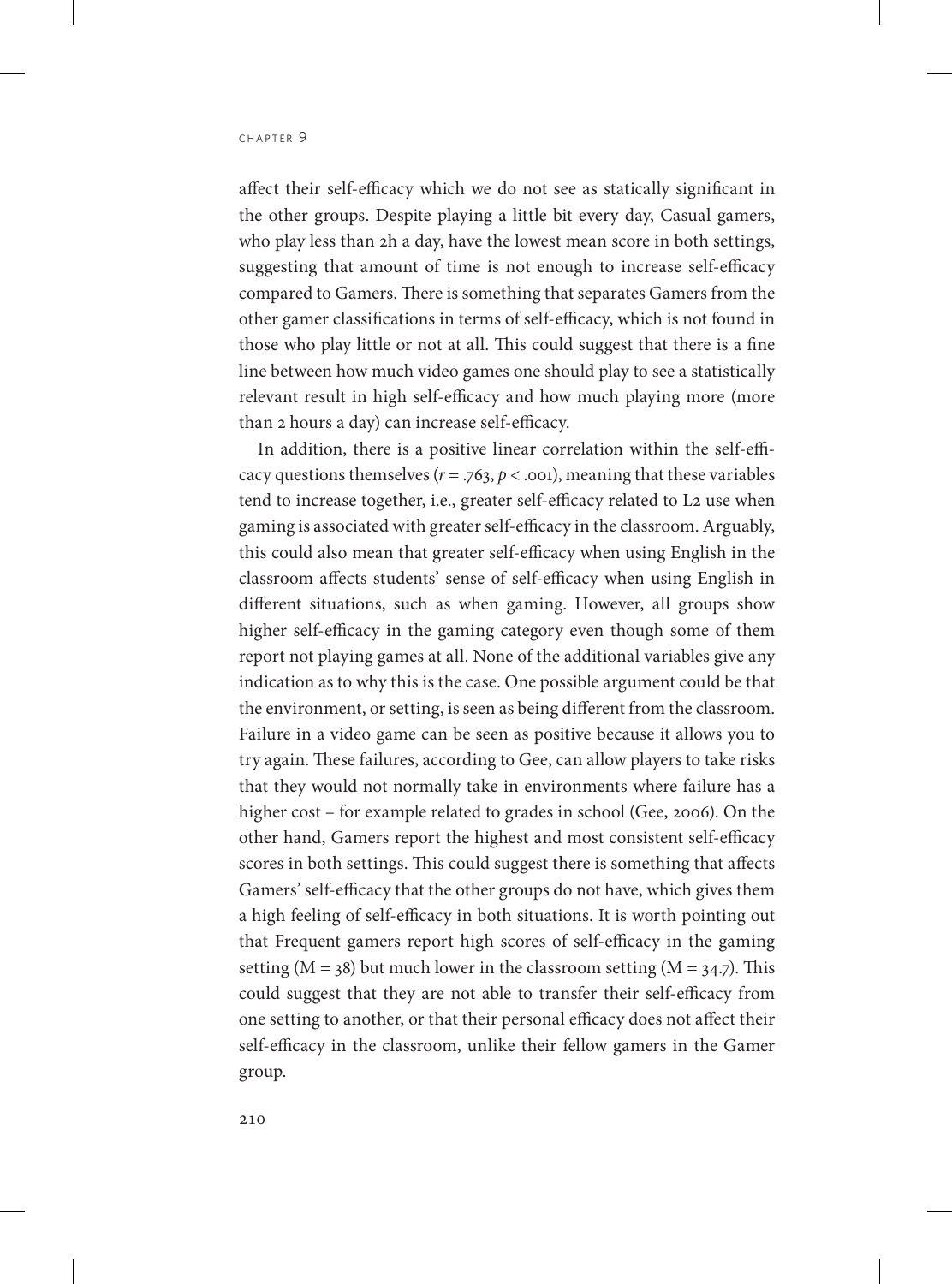One reason for the difference between Gamers and Frequent gamers could be the amount of time they spend on other out-of-school activities in combination with playing video games. It could be that partaking in other activities might affect one's personal self-efficacy, which might in turn be transferrable to other domains. According to Bandura (2006), having a high sense of personal efficacy, the multidomain measurement of self-efficacy, might make it easier to acquire high self-efficacy in other areas. Thus, if participating in out-of-school activities influences grades in other courses than English, as noted by Sletten et al., (2015), it is possible that it could also influence a student's multidomain self-efficacy. Participating in other activities might lead students to feel a sense of mastery in those areas, for example being good at playing football, which in turn can affect their overall self-efficacy. Sletten et al. (2015) and Weis and Cerankosky (2010) note that those who play video games tend not to participate in other out-of-school activities. However, since Gamers only spend 2–3 hours a day on video games, they have time for other activities. Frequent gamers, on the other hand, might spend more time playing video games, leaving them with high self-efficacy in that area but with no other out-of-school activities to participate in. This could provide the Gamers with higher self-efficacy in many areas, increasing their overall personal efficacy.

One might also argue that the domain being examined is the use of English (written and oral), and that the settings of gaming and being in class are secondary. Thus, a combination of high-grades (Gamers had an average grade of 5), participation in EE-activities other than gaming (they talked slightly more than Casual gamers as an EE activity), and playing video games (2–3 h/day) have left the Gamers with a high sense of personal self-efficacy, which makes it transferrable between different situations as long as the domain is the same (in this case the use of English). However, it seems to be important to include video games as a factor since other EE activities had no significant impact on self-efficacy scores.

Based on the data from this research, it is not participation in other EE activities that marks this difference between non-gamers and gamers. There were no significant findings between the groups, and all groups report participating in EE activities. However, it is worth noting that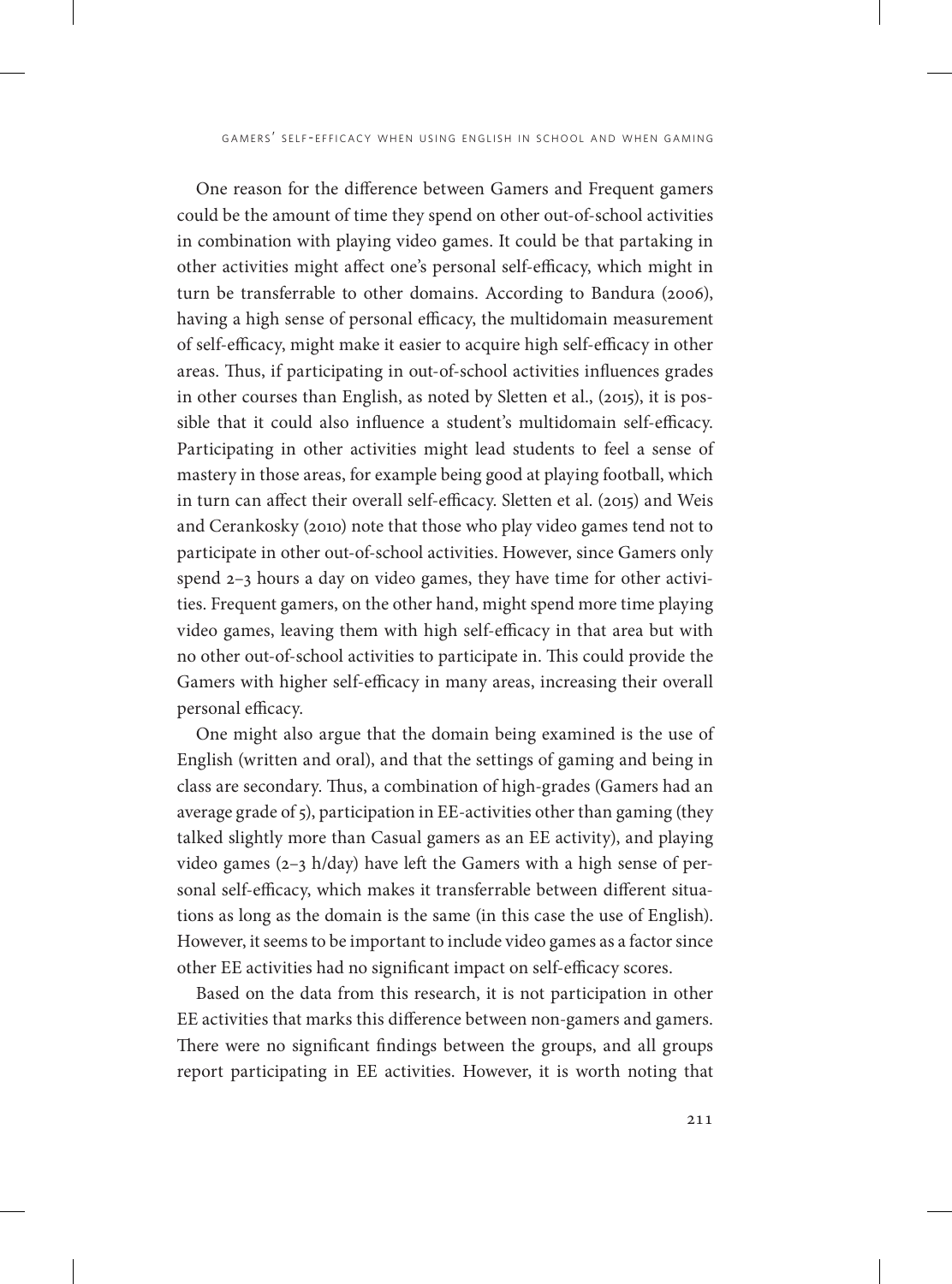most of the groups had a relatively high mean for self-efficacy since the maximum mean could be 42, and all group means are above 32 (Table 4). Their participation in other EE activities could be part of the answer as to why their mean scores are as high as they are; it could also provide part of the answer as to why they have lower self-efficacy than the gamers. They use their English quite often, but perhaps not as often as the Gamers  $(M = 39.9)$  and Frequent gamers  $(M = 38)$ , thus resulting in lower self-efficacy than those groups. Indeed, despite it not being a statistically significant finding, Gamers also talked more online than Casual gamers and Non-gamers, presenting another difference between the groups. These results could imply that while students who participate in EE activities have high self-efficacy, playing video games might increase self-efficacy more than other EE activities. This reinforces Sundqvist's (2011) assumption that boys who play video games likely have a higher feeling of self-efficacy; it also confirms the results found by Zheng et al. (2009) where students expressed a high level of confidence in using English after playing video games in this study due to high levels of self-efficacy seen in Gamers and Frequent gamers.

There was also a positive correlation in both situations regarding self-efficacy's connection to students' grades; while in the classroom  $(p = <.001)$ and while gaming  $(p = <.010)$ . Earlier research (Pintrich & De Groot, 1990; Sundqvist, 2011; Sundqvist & Sylvén, 2016; Sundqvist & Wikström, 2015) suggests that higher grades correlate with higher self-efficacy, and the current data confirm this suggestion. However, the differences that are statistically significant are not only between the lowest and highest grades. The largest grade gap is found in the classroom setting between grade 2 and 6, but most of the statistical differences are found between those who receive grade 4 and those receiving grades 5 and 6, despite grade 4 showing a "high degree of competence in the subject", according to the Norwegian Directorate for Education and Training (2016). To clarify,  $78\%$  ( $n = 18$ ) of those receiving grade 4 are Casual gamers or Nongamers, which could be part of why they report lower self-efficacy in both settings. This does not mean their grade is dependent on playing video games; rather, it could offer some insight into why their self-efficacy is lower. The same could be argued for those receiving grade 2, since they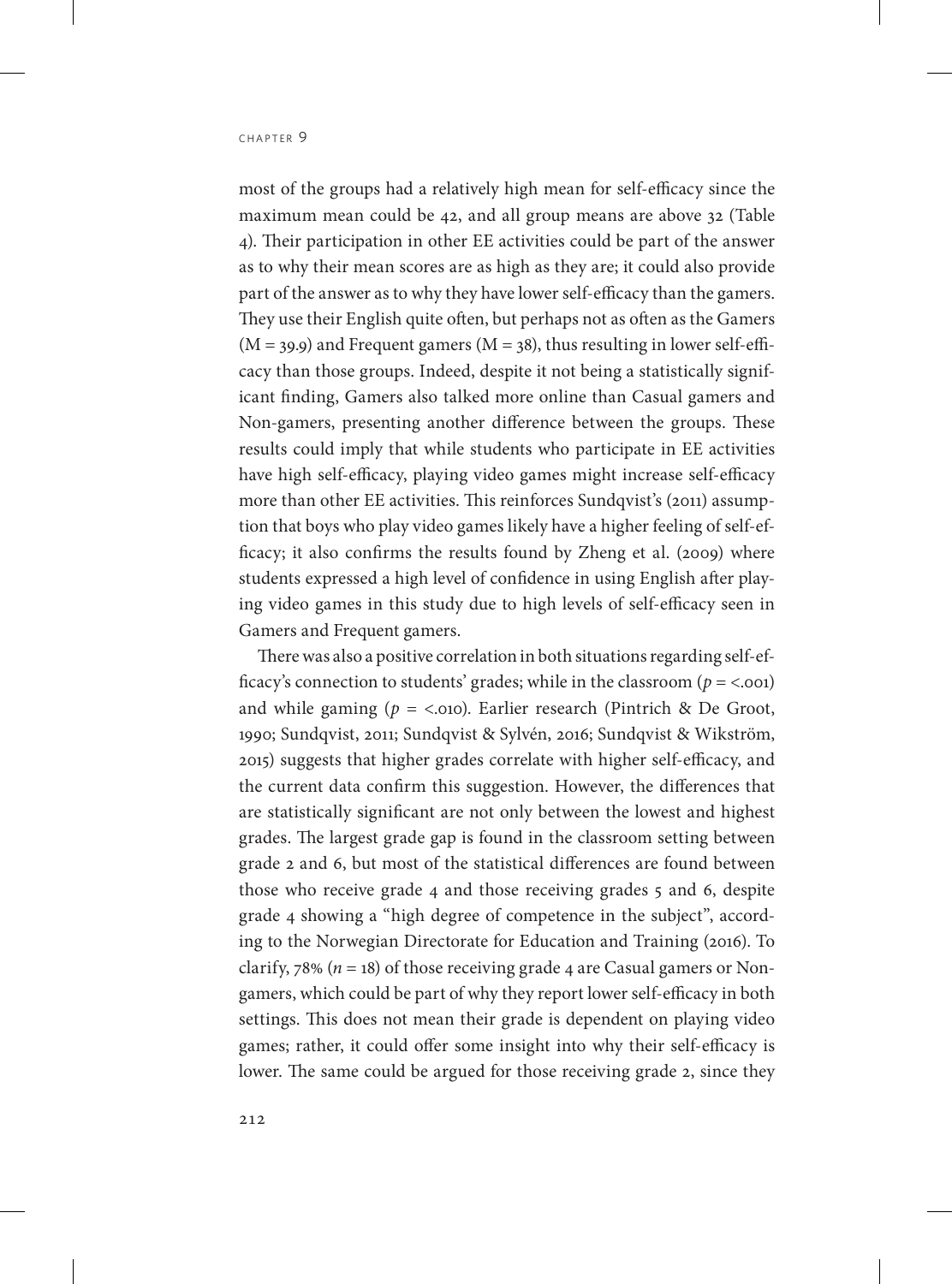also fall into the same categories. However, none of the variables examined in this paper could account for the self-efficacy differences between grades 5 and 6 in the classroom.

Despite there being a connection between grades and self-efficacy, there was no connection between the gamer classifications and grades received  $(p = .337)$ . Although earlier research has seen a connection between the two, those studies look at specific test results, including reading skills (Brevik, 2016; Sylvén & Sundqvist, 2012) and vocabulary levels (Sylvén & Sundqvist, 2012). Similar results to the ones from this study have been seen earlier (Sletten, et al., 2015; Zheng et al., 2009). Arguably, being a gamer does not affect your grade positively or negatively in a statistically significant way when we only look at grades received in English (and not specific learning goals or test results). It should be noted that none of the Gamers reported receiving grades 2 or 3, meaning they perform at an average and above average level in English. However, since there was no statistical significance between gamer classifications and grades received  $(p = .337)$ , their grades are not necessarily only a result of their gaming but other factors as well, which could be linked to time spent on other out-of-school activities, or EE activities, which all participants reported partaking in. There was, however, a small statistical significance between Gamers and Casual gamers when it came to the grades they believed they *could* get ( $p = .046$ ), possibly showing some evidence that gaming can increase students' belief in their own self-efficacy. In this case, it is their belief that they can achieve a better grade if they want to or try hard enough which could be useful in the future for their motivation to achieve and work hard for a higher grade.

Another interesting finding is the gender distribution among gamers. There is only 1 male who categorizes himself as a non-gamer compared to 30 females. This means that only 38% of the girls play video games, while 96% of the boys do. The amount of gamer girls in this research is lower than the average for students aged 15–16 in Norway. According to the Norwegian Media Authority, 97% of boys within that age range play video games, but only 62% girls do (Medietilsynet, 2020, p. 5). There are studies that suggest there are language learning contexts where females might feel more motivated than boys, and vice versa (Onwuegbuzie et al.,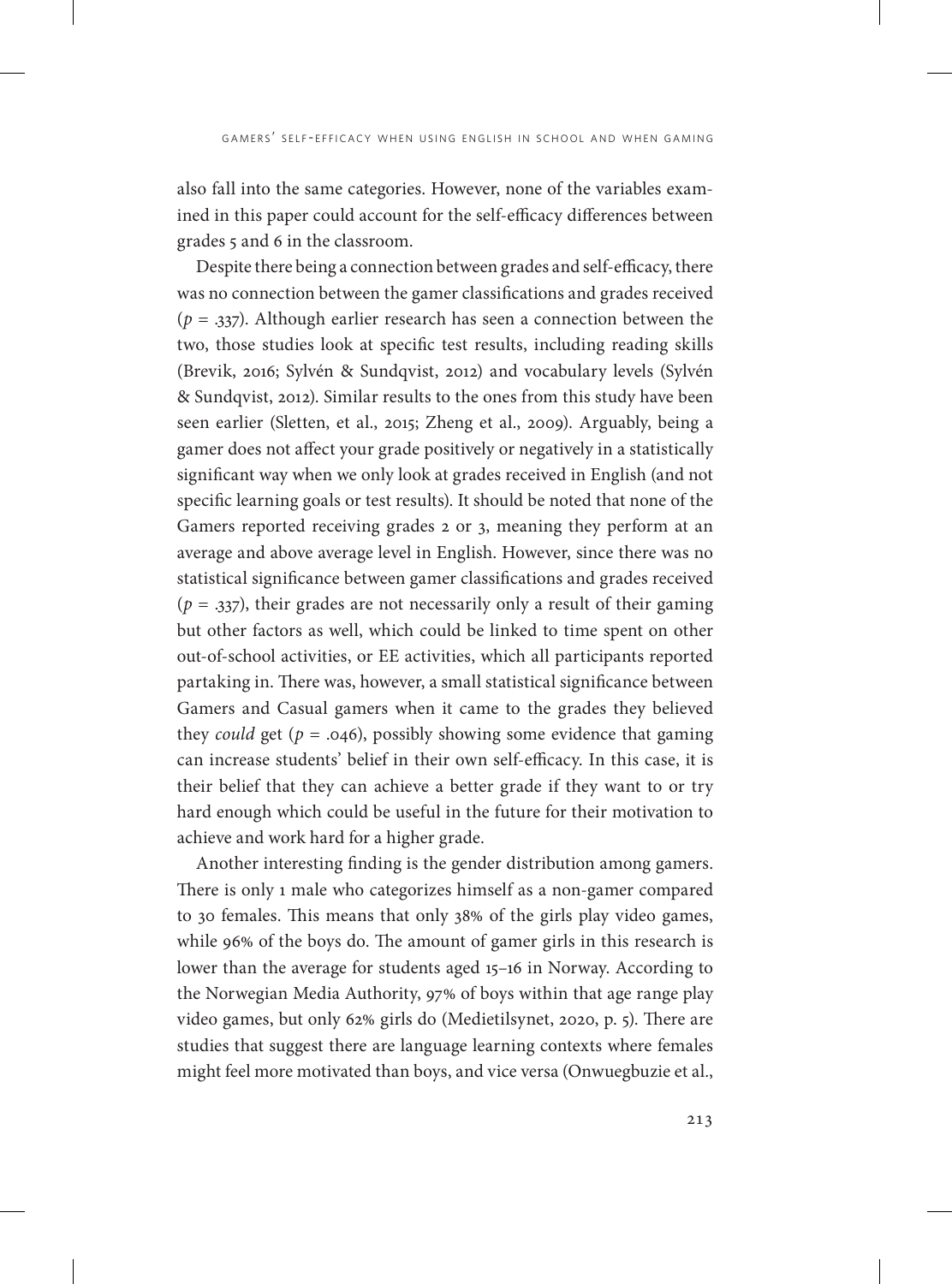2000). Gaming has commonly been seen as a male-dominated area, which could provide male gamers a higher level of motivation when practicing skills in its context, such as language development, while gaming. This could affect their self-efficacy in this situation because they are already motivated, which could account for the Frequent gamers' high selfefficacy score in the gaming setting but the lower one in the classroom setting. However, 54% of the boys are in the Casual gamers category, which shows lower self-efficacy. This could be connected to the discussion concerning gender differences in school, where boys tend to score lower than girls overall (Statistics Norway, 2021), a situation which might affect their self-efficacy. The results show a gender difference in gametime, but future research will need to be conducted in this area.

# **Concluding remarks**

The motivation for this study was to examine the differences between gamers and non-gamers' self-efficacy in relation to using English in the classroom and while gaming at home. The data shows some evidence that Gamers  $(n = 11)$  who play between 2–3 hours per day report a statistically higher self-efficacy score than both those who play more and those who play less. This could imply that there is a limit to how much you can play in order to feel a sense of mastery of the language, i.e., higher self-efficacy. For example, unlike Frequent gamers, who also score high in self-efficacy while gaming, Gamers seem able to transfer their self-efficacy between the two settings. It is plausible that these Gamers also spend time on other out-of-school activities, or homework, which could be affecting their personal efficacy and which could make it easier for them to transfer domain specific self-efficacy. There was no statistical evidence that being a gamer affects your overall grades; however, Gamers did believe they could achieve higher grades than the other groups, suggesting their self-efficacy is high and that they believe that if they work hard enough, they can get better grades.

Using English while playing video games and using English in the classroom require similar types of skills, including oral and written production of L2 English. Frequent gamers, however, do not seem to be able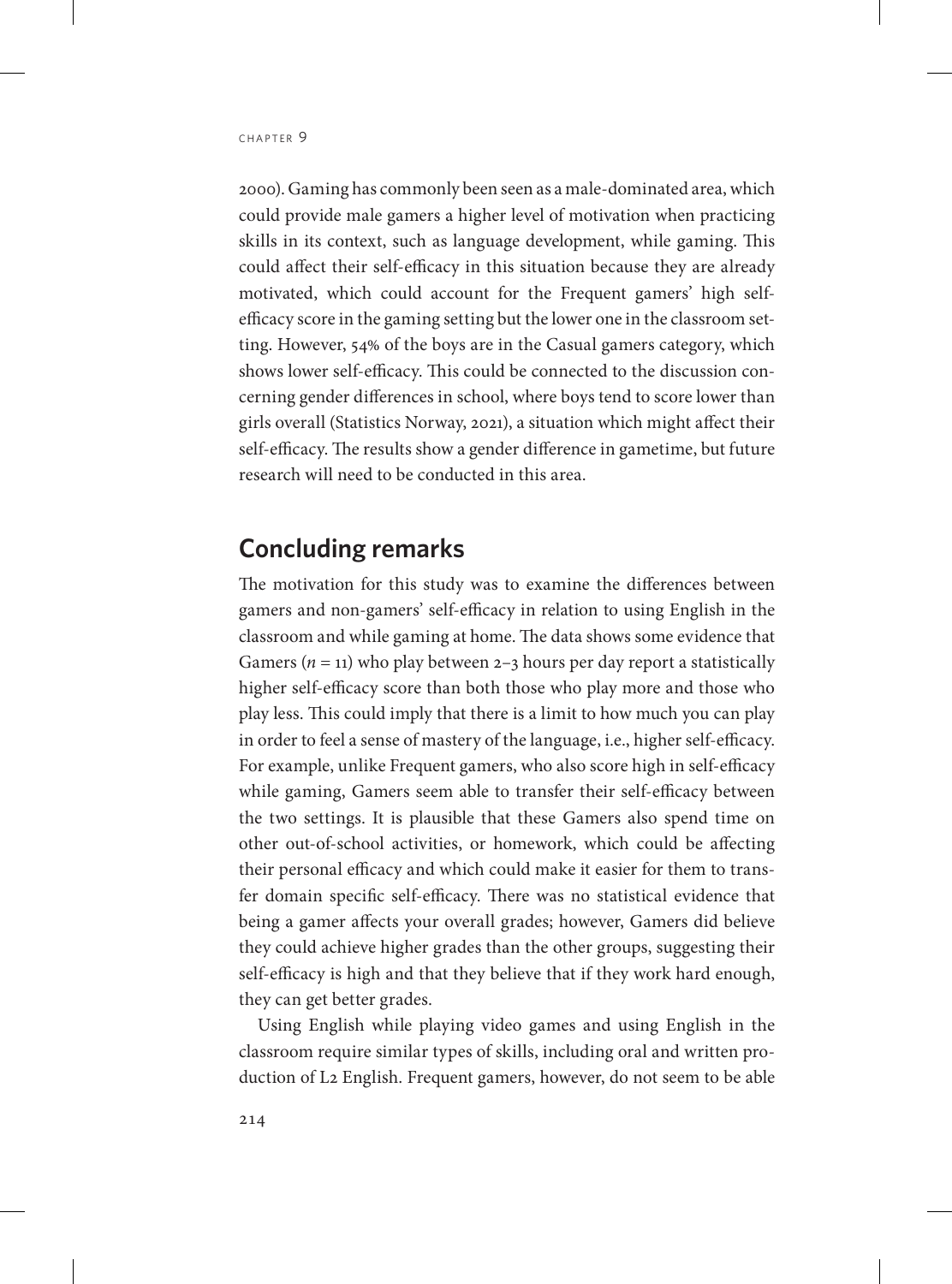to transfer their self-efficacy between different settings, even though what is being used requires the same ability (their use of English). This could be relevant for teachers to be aware of. Research has shown that high self-efficacy may lead to academic success. Consequently, it might be useful to take advantage of Frequent gamers' high sense of self-efficacy while using English in the gaming setting to further develop their self-efficacy in the classroom. Further research is needed on how to approach this suggestion. It would also be interesting to study what other types of games the different gamer categories and genders play. The surprising results of the higher mean score in the gaming setting for all groups is also worthy of further research. Examining the differences in self-efficacy and grades between genders in the current dataset would also be relevant due to the high gender differences.

# **References**

- Alhaq, M. N., Drajati, N. A., & Tarjana, M. S. (2020). Self-efficacy analysis of EFL student with digital game experiences. *AKSARA: Jurnal Bahasa Dan Sastra*, *20*(1), 17–32.<https://doi.org/10.23960/aksara/v21i1.pp17-32>
- Allan, J. D. (2010). *An Introduction to video game self-efficacy* [Master's thesis, California State University]. ScholarWorks. [https://scholarworks.calstate.edu/](https://scholarworks.calstate.edu/downloads/j9602133w) [downloads/j9602133w](https://scholarworks.calstate.edu/downloads/j9602133w)
- Ary, D., Jacobs, L. C., Sorensen, C. K., & Razavieh, A. (2010). *Introduction to research in education* (8th ed.). Wadsworth Cengage Learning.
- Bandura, A. (n.d.). Social cognitive theory. In R. Vasta (Ed.), *Annals of child development. Six theories of child development* (Vol. 6, pp. 1–60). JAI Press.
- Bandura, A. (2006). Guide for constructing self-efficacy scales. In F. Pajares & T. Urdan (Eds.), *Self-efficacy beliefs of adolescents* (Vol. 5, pp. 307–337). Information Age Publishing. <https://www.uky.edu/~eushe2/Bandura/BanduraGuide2006.pdf>
- Brevik, L. M. (2016). The gaming outliers: Does out-of-school gaming improve boys' reading skills in English as a second language? In E. Elstad (Ed.), *Educational technology and polycontextual bridging* (pp. 39–61). Sense Publishers.
- Brevik, L., & Garvoll, K. (2019). Engelsk og onlinespill [English and online gaming]. *Bedre skole,* (2), 67–71. [https://www.utdanningsnytt.no/files/2020/07/08/BS0219-](https://www.utdanningsnytt.no/files/2020/07/08/BS0219-WEB.pdf) [WEB.pdf](https://www.utdanningsnytt.no/files/2020/07/08/BS0219-WEB.pdf)
- Gee, J. P. (n.d.). Are video games good for learning? *Nordic Journal of Digital Literacy*, *1*(3), 172–183. <https://doi.org/10.18261/ISSN1891-943X-2006-03-02>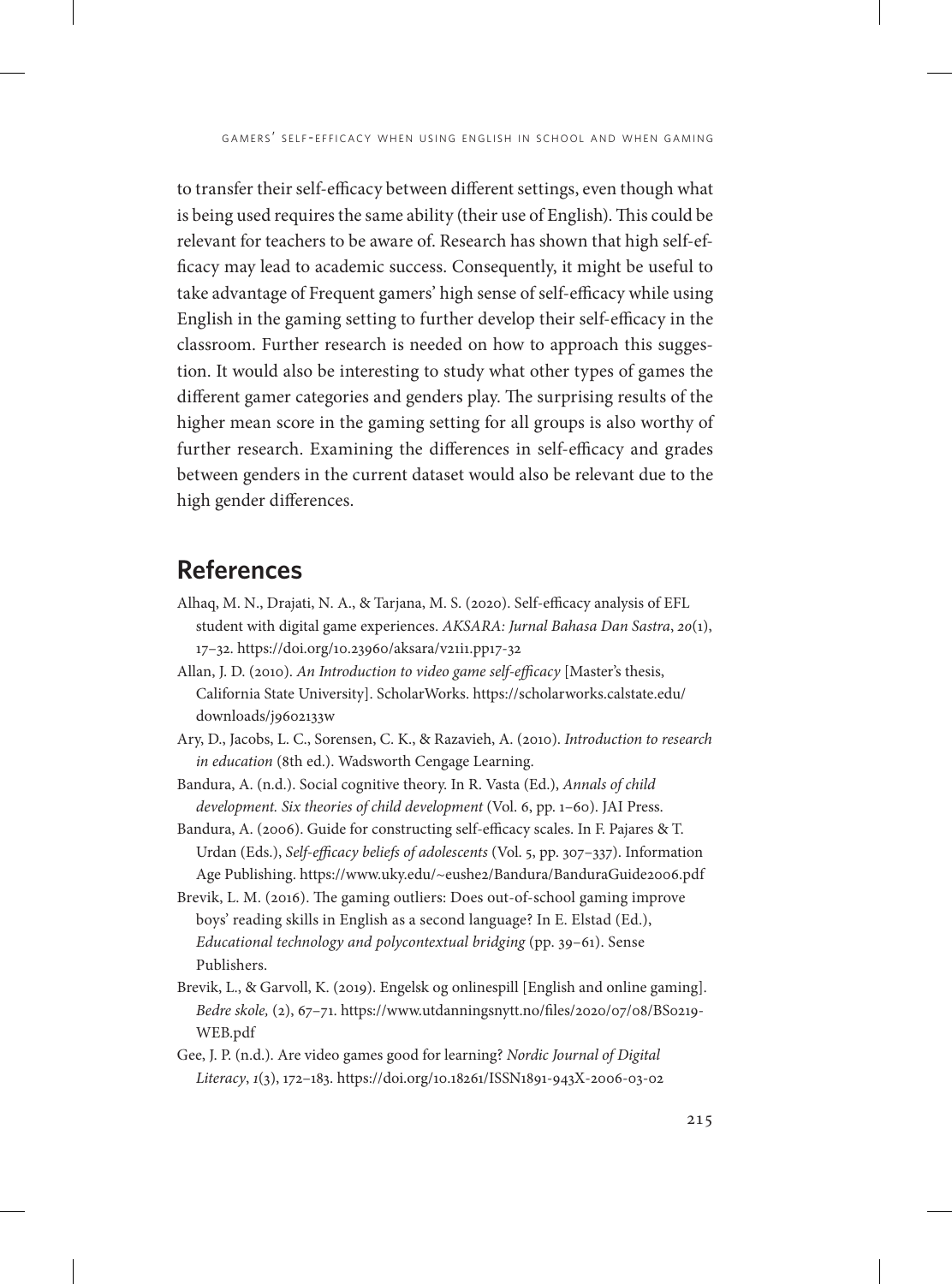- Knifsend, C. A., & Graham, S. (2012). Too much of a good thing? How breadth of extracurricular participation relates to school-related affect and academic outcomes during adolescence. *Journal of Youth and Adolescence*, *41*(3), 379–389. <http://dx.doi.org/10.1007/s10964-011-9737-4>
- Medietilsynet. (2020). *Barn og medier 2020: Gaming og pengebruk i dataspill* [*Children and media 2020: Gaming and spending money in video games*]. (Delrapport No. 3). [https://medietilsynet.no/globalassets/publikasjoner/barn](https://medietilsynet.no/globalassets/publikasjoner/barn-og-medier-undersokelser/2020/200402-delrapport-3-gaming-og-pengebruk-i-dataspill-barn-og-medier-2020.pdf)[og-medier-undersokelser/2020/200402-delrapport-3-gaming-og-pengebruk-i](https://medietilsynet.no/globalassets/publikasjoner/barn-og-medier-undersokelser/2020/200402-delrapport-3-gaming-og-pengebruk-i-dataspill-barn-og-medier-2020.pdf)[dataspill-barn-og-medier-2020.pdf](https://medietilsynet.no/globalassets/publikasjoner/barn-og-medier-undersokelser/2020/200402-delrapport-3-gaming-og-pengebruk-i-dataspill-barn-og-medier-2020.pdf)
- Norwegian Directorate for Education and Training. (2016). *Certificates and grading scales*.<https://www.udir.no/in-english/certificates-and-grading-scales/>
- Onwuegbuzie, A. J., Bailey, P., & Daley, C. E. (2000). Cognitive, affective, personality, and demographic predictors of foreign-language achievement. *The Journal of Educational Research*, *94*(1), 3. [https://www.proquest.com/scholarly](https://www.proquest.com/scholarly-journals/cognitive-affective-personality-demographic/docview/204191979/se-2?accountid=43239)[journals/cognitive-affective-personality-demographic/docview/204191979/se-](https://www.proquest.com/scholarly-journals/cognitive-affective-personality-demographic/docview/204191979/se-2?accountid=43239)[2?accountid=43239](https://www.proquest.com/scholarly-journals/cognitive-affective-personality-demographic/docview/204191979/se-2?accountid=43239)
- Pallant, J. (2013). *SPSS Survival Manual* (5th ed.). Open University Press.
- Peterson, M. (2012). Learner interaction in a massively multiplayer online roleplaying game (MMORPG): A sociocultural discourse analysis. *ReCALL*, *24*(3), 361–380. <https://doi.org/10.1017/S0958344012000195>
- Pintrich, P. R., & Groot, E. V. D. (1990). Motivational and self-regulated learning components of classroom academic performance. *Journal of Educational Psychology*, *82*(1), 33–40.
- Schäfer, T., & Schwarz, M. A. (2019). The Meaningfulness of Effect Sizes in Psychological Research: Differences Between Sub-Disciplines and the Impact of Potential Biases. *Frontiers in Psychology*, *10*. <https://doi.org/10.3389/fpsyg.2019.00813>
- Schunk, D. H. (1989). Self-efficacy and achievement behaviors. *Educational Psychology Review*, *1*(3), 173–208.<https://doi.org/10.1007/BF01320134>
- Sletten, M. A., Strandbu, Å., & Gilje, Ø. (2015). Idrett, dataspilling og skole— Konkurrerende eller «på lag»? [Sports, video gaming and school – Competitive or «on the same team»?] *Norsk pedagogisk tidsskrift*, *99*(5), 334–350. [https://doi.](https://doi.org/10.18261/ISSN1504-2987-2015-05-03) [org/10.18261/ISSN1504-2987-2015-05-03](https://doi.org/10.18261/ISSN1504-2987-2015-05-03)
- Soyoof, A. (2018). Video games: A springboard for enhancing students' L2C. *International Journal of Pedagogies & Learning*, *13*(2), 137–151.
- Statistics Norway [SSB]. (2021, November 17). *Karakterer og nasjonale prøver i grunnskolen* [*Grades and national tests in the primary school system*]*.* [https://www.](https://www.ssb.no/utdanning/grunnskoler/statistikk/karakterer-ved-avsluttet-grunnskole) [ssb.no/utdanning/grunnskoler/statistikk/karakterer-ved-avsluttet-grunnskole](https://www.ssb.no/utdanning/grunnskoler/statistikk/karakterer-ved-avsluttet-grunnskole)
- Sundqvist, P. (2009). *Extramural English matters out-of-school English and its impact on Swedish ninth graders' oral proficiency and vocabulary*. Faculty